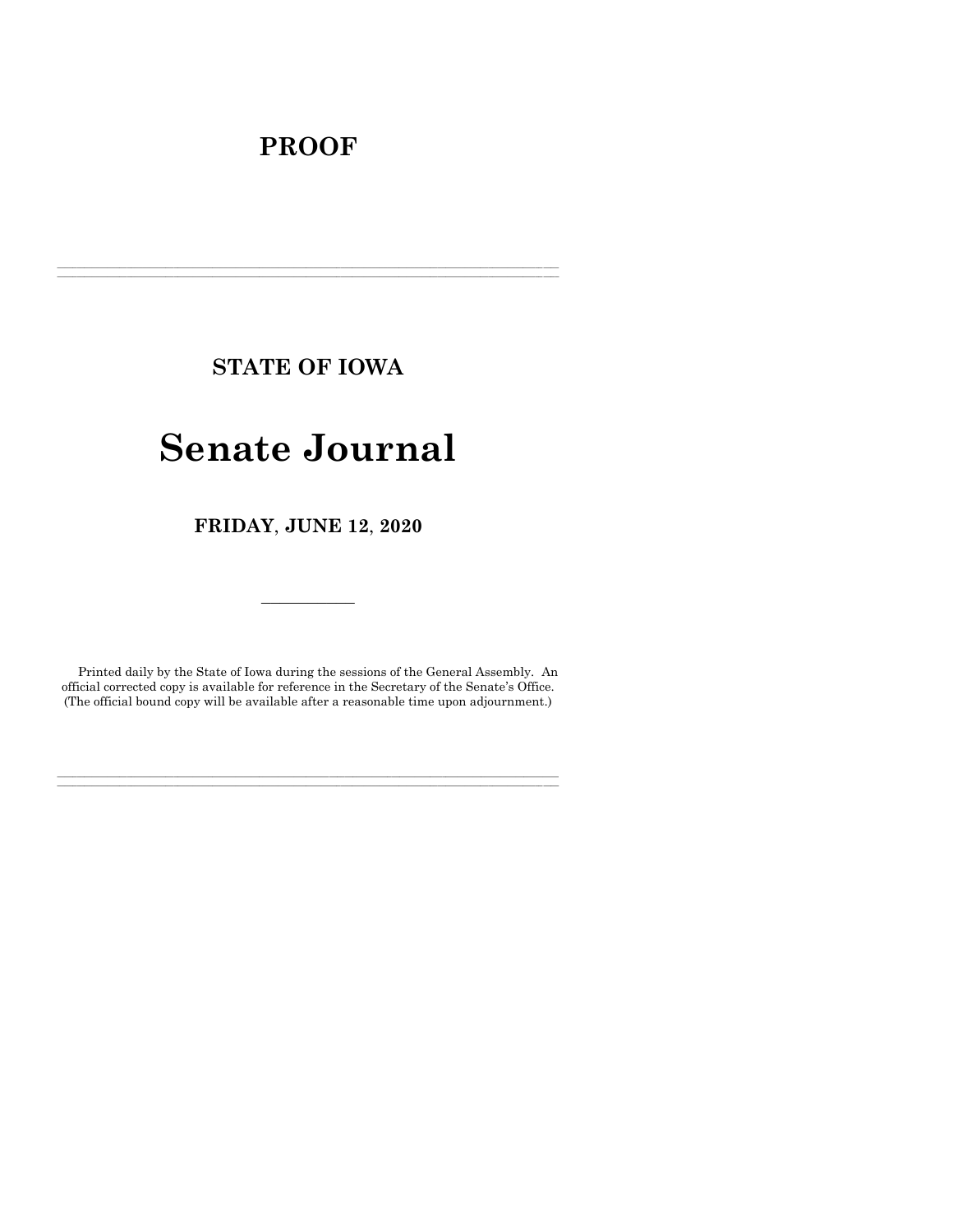## **JOURNAL OF THE SENATE**

 $\frac{1}{2}$ 

ONE HUNDRED FIFTY-SECOND CALENDAR DAY FORTY-FOURTH SESSION DAY

> Senate Chamber Des Moines, Iowa, Friday, June 12, 2020

The Senate met in regular session at 9:10 a.m., President Schneider presiding.

Prayer was offered by the Honorable Jim Carlin, member of the Senate from Woodbury County, Sioux City, Iowa.

## PLEDGE OF ALLEGIANCE

The Pledge of Allegiance was led by Senator Carlin.

The Journal of Thursday, June 11, 2020, was approved.

## HOUSE MESSAGES RECEIVED AND CONSIDERED

The following messages were received from the Chief Clerk of the House:

MR. PRESIDENT: I am directed to inform your honorable body that the House has on June 11, 2020, **passed** the following bills in which the concurrence of the House was asked:

**[Senate File 2232](https://www.legis.iowa.gov/legislation/BillBook?ga=88&ba=SF2232)**, a bill for an act relating to the Iowa trust code, including the creation of directed trusts, the transfer of trust assets into other trusts, and requirements related to notices to beneficiaries.

**[Senate File 2268](https://www.legis.iowa.gov/legislation/BillBook?ga=88&ba=SF2268)**, a bill for an act establishing the minimum age relative to various activities relating to tobacco, tobacco products, alternative nicotine products, vapor products, and cigarettes, making penalties applicable, and including effective date provisions.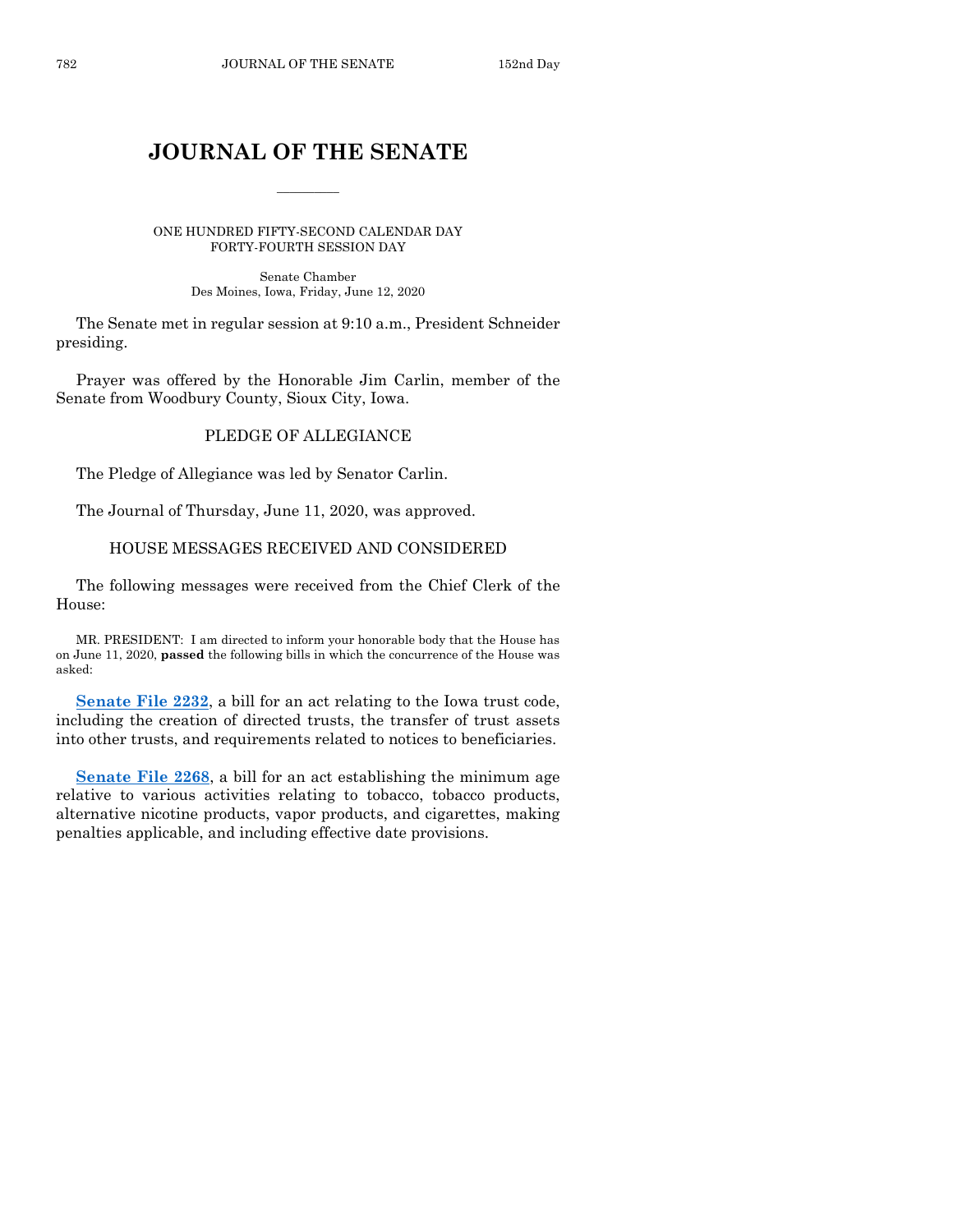**[Senate File 2373](https://www.legis.iowa.gov/legislation/BillBook?ga=88&ba=SF2373)**, a bill for an act modifying provisions relating to telecommunicators.

ALSO: That the House has on June 11, 2020, **amended** the Senate amendment, **concurred** in the Senate amendment **as amended**, and **passed** the following bill in which the concurrence of the House was asked:

**[House File 2486](https://www.legis.iowa.gov/legislation/BillBook?ga=88&ba=HF2486)**, a bill for an act relating to the design and use of county seals.  $(S-5146)$  $(S-5146)$ 

## APPOINTMENT OF CONFERENCE COMMITTEE

The Chair announced the following conference committee on **[House](https://www.legis.iowa.gov/legislation/BillBook?ga=88&ba=HF760)  [File 760](https://www.legis.iowa.gov/legislation/BillBook?ga=88&ba=HF760)** on the part of the Senate: Senators R. Smith, Chair; Senator Behn, Senator Cournoyer, Senator Jochum, and Senator Wahls.

The Senate stood at ease at 9:12 a.m. until the fall of the gavel for the purpose of party caucuses.

The Senate resumed session at 10:37 a.m., President Schneider presiding.

## LEAVE OF ABSENCE

Leave of absence was granted as follows:

Senator Hogg, until he arrives, on request of Senator Petersen.

## CONSIDERATION OF BILLS (Regular Calendar)

Senator Whitver asked and received unanimous consent to take up for consideration Senate Files 2312 and 2339, and [House File 2221.](https://www.legis.iowa.gov/legislation/BillBook?ga=88&ba=HF2221)

## **[Senate File 2312](https://www.legis.iowa.gov/legislation/BillBook?ga=88&ba=SF2312)**

On motion of Senator Sinclair, **[Senate File 2312](https://www.legis.iowa.gov/legislation/BillBook?ga=88&ba=SF2312)**, a bill for an act relating to the disposal and acquisition of city water utilities, including at-risk systems, was taken up for consideration.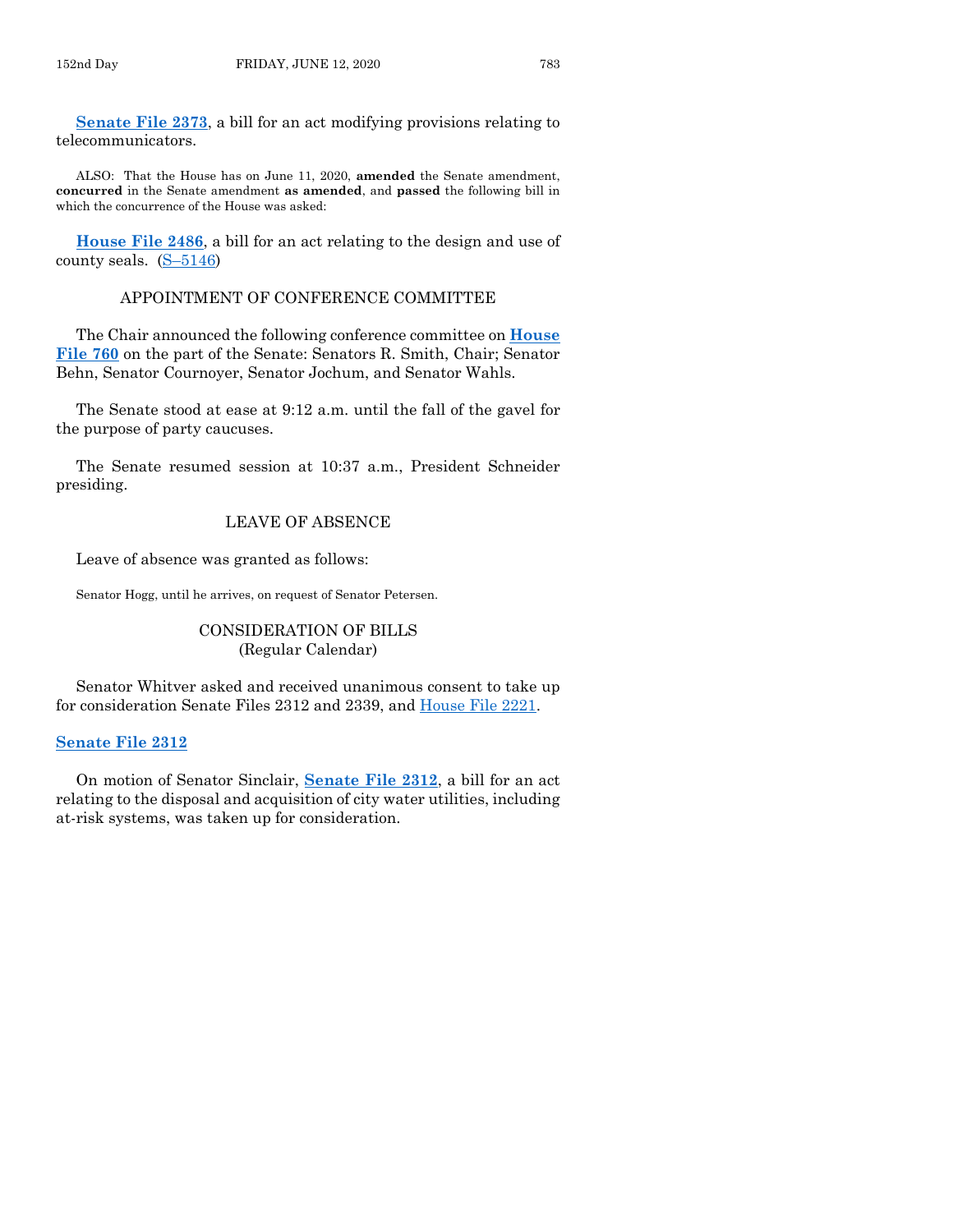Senator Sinclair asked and received unanimous consent that **[House](https://www.legis.iowa.gov/legislation/BillBook?ga=88&ba=HF2452)  [File 2452](https://www.legis.iowa.gov/legislation/BillBook?ga=88&ba=HF2452)** be **substituted** for **[Senate File 2312](https://www.legis.iowa.gov/legislation/BillBook?ga=88&ba=SF2312)**.

## **[House File 2452](https://www.legis.iowa.gov/legislation/BillBook?ga=88&ba=HF2452)**

On motion of Senator Sinclair, **[House File 2452](https://www.legis.iowa.gov/legislation/BillBook?ga=88&ba=HF2452)**, a bill for an act relating to the disposal and acquisition of city water utilities, including at-risk systems, was taken up for consideration.

Senator Sinclair moved that the bill be read the last time now and placed upon its passage, which motion prevailed by a voice vote, and the bill was read the last time.

On the question "Shall the bill pass?"  $(H.F. 2452)$ , the vote was:

Yeas, 49:

| <b>Behn</b>  | Bisignano | <b>Bolkcom</b> | <b>Boulton</b> |
|--------------|-----------|----------------|----------------|
| Breitbach    | Brown     | Carlin         | Celsi          |
| Chapman      | Costello  | Cournoyer      | Dawson         |
| Dotzler      | Edler     | Feenstra       | Garrett        |
| Giddens      | Greene    | Guth           | Jochum         |
| Johnson      | Kapucian  | Kinney         | Koelker        |
| Kraayenbrink | Lofgren   | Lykam          | Mathis         |
| Miller-Meeks | Nunn      | Petersen       | Quirmbach      |
| Ragan        | Rozenboom | Schneider      | Schultz        |
| Segebart     | Shipley   | Sinclair       | Smith, J.      |
| Smith, R.    | Sweeney   | Taylor, R.     | Taylor, T.     |
| Wahls        | Whiting   | Whitver        | Zaun           |
| Zumbach      |           |                |                |

Nays, none.

Absent, 1:

Hogg

The bill, having received a constitutional majority, was declared to have passed the Senate and the title was agreed to.

## WITHDRAWN

Senator Sinclair asked and received unanimous consent that **[Senate File 2312](https://www.legis.iowa.gov/legislation/BillBook?ga=88&ba=SF2312)** be **withdrawn** from further consideration of the Senate.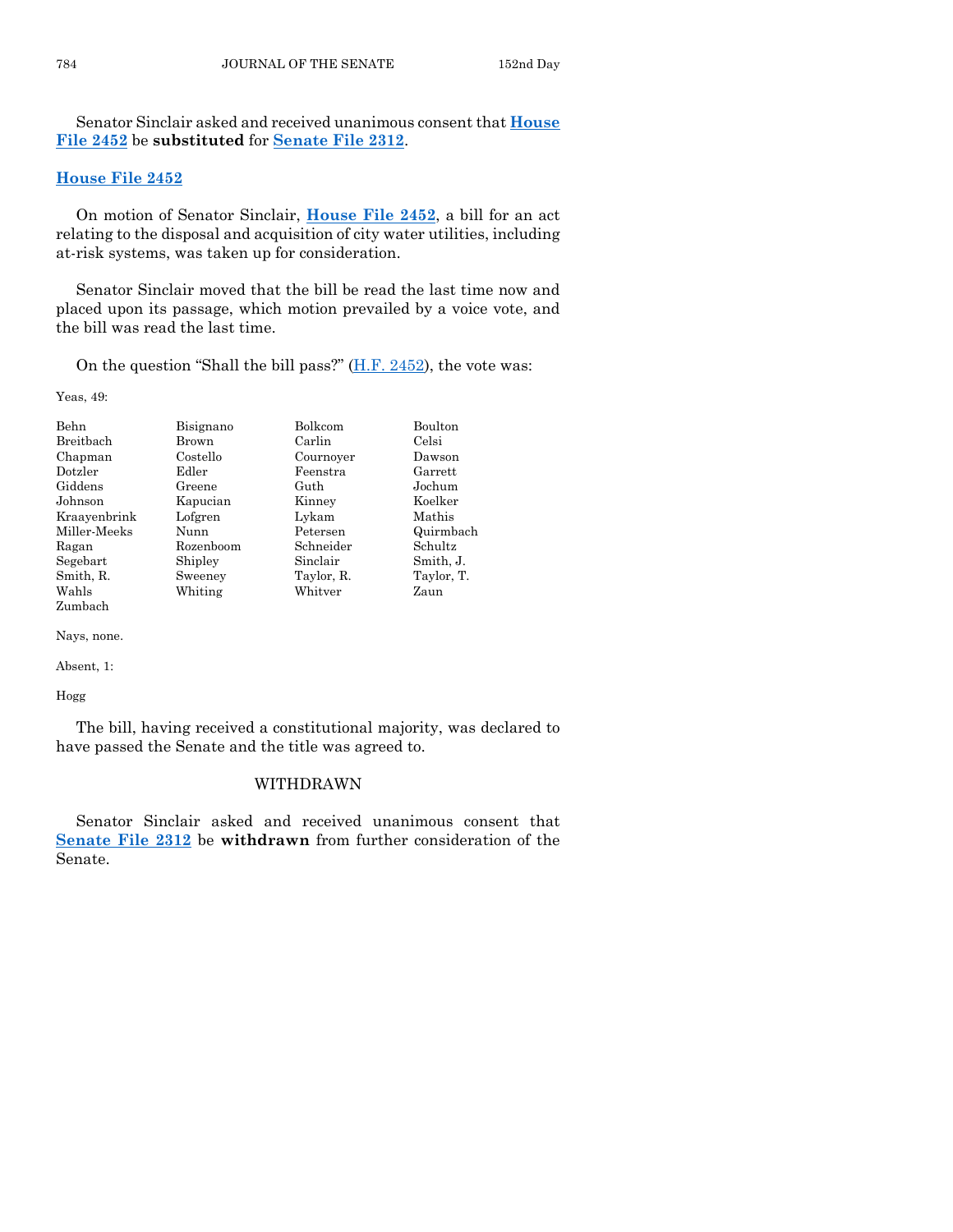## **[Senate File 2339](https://www.legis.iowa.gov/legislation/BillBook?ga=88&ba=SF2339)**

On motion of Senator Zaun, **[Senate File 2339](https://www.legis.iowa.gov/legislation/BillBook?ga=88&ba=SF2339)**, a bill for an act providing for business corporations, providing for certain fees, and including effective date provisions, was taken up for consideration.

Senator Zaun offered amendment S–[5139,](https://www.legis.iowa.gov/legislation/BillBook?ga=88&ba=S5139) filed by him on June 11, 2020, to pages 1–6, 8–11, 15, 19, 41, 97, 99–102, 114, 131, 132, 189, 190, 199, 208, 211, 219, 236, 241, 243, 245–247, and 252–254 of the bill.

Senator Chapman offered amendment S–[5144,](https://www.legis.iowa.gov/legislation/BillBook?ga=88&ba=S5144) filed by him on June 11, 2020, to pages 2, 6, and 8 and amending the title provisions of amendment S–[5139,](https://www.legis.iowa.gov/legislation/BillBook?ga=88&ba=S5139) and moved its adoption.

A record roll call was requested.

On the question "Shall amendment  $S-5144$  $S-5144$  to amendment  $S-5139$  $S-5139$  be adopted?"  $(S.F. 2339)$ , the vote was:

Yeas, 33:

| Behn           | Bisignano      | Breithach  | Brown        |
|----------------|----------------|------------|--------------|
| Carlin         | Chapman        | Costello   | Cournoyer    |
| Dawson         | Edler          | Feenstra   | Garrett      |
| Greene         | Guth           | Johnson    | Kapucian     |
| Koelker        | Kraavenbrink   | Lofgren    | Miller-Meeks |
| Nunn           | Rozenboom      | Schneider  | Schultz      |
| Segebart       | Shipley        | Sinclair   | Smith, R.    |
| Sweeney        | Whiting        | Whitver    | Zaun         |
| Zumbach        |                |            |              |
| Nays, 16:      |                |            |              |
| <b>Bolkcom</b> | <b>Boulton</b> | Celsi      | Dotzler      |
| Giddens        | Jochum         | Kinney     | Lykam        |
| Mathis         | Petersen       | Quirmbach  | Ragan        |
| Smith, J.      | Taylor, R.     | Taylor, T. | Wahls        |
|                |                |            |              |

Absent, 1:

Hogg

Amendment  $S-5144$  $S-5144$  to amendment  $S-5139$  $S-5139$  was adopted.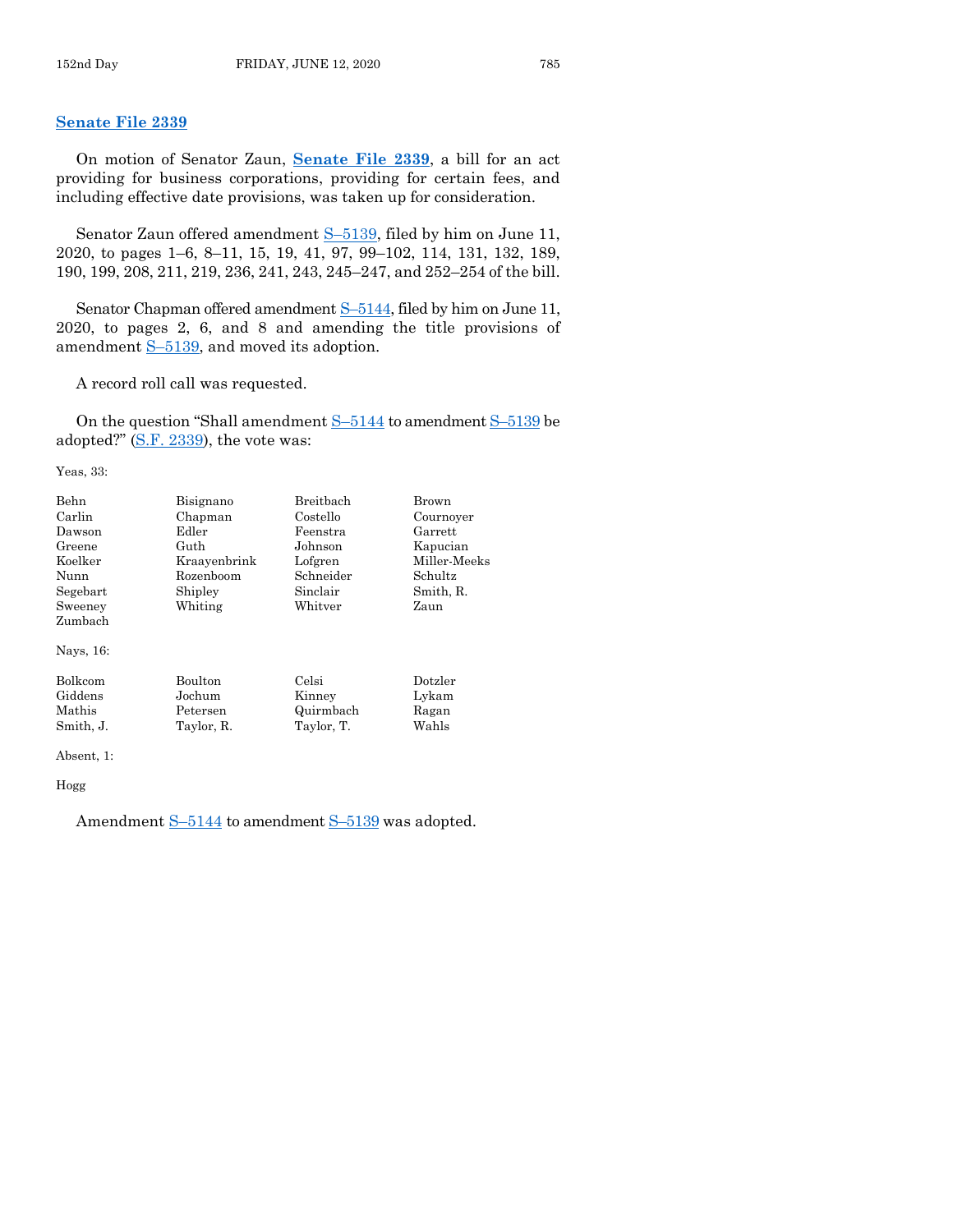Senator Zaun moved the adoption of amendment S–[5139,](https://www.legis.iowa.gov/legislation/BillBook?ga=88&ba=S5139) as amended.

Amendment S-[5139,](https://www.legis.iowa.gov/legislation/BillBook?ga=88&ba=S5139) as amended, was adopted by a voice vote.

Senator Zaun moved that the bill be read the last time now and placed upon its passage, which motion prevailed by a voice vote, and the bill was read the last time.

On the question "Shall the bill pass?" [\(S.F. 2339\)](https://www.legis.iowa.gov/legislation/BillBook?ga=88&ba=SF2339), the vote was:

Yeas, 48:

| Chapman      |
|--------------|
|              |
|              |
|              |
|              |
| Kraayenbrink |
| Miller-Meeks |
|              |
|              |
|              |
|              |
|              |
|              |

Nays, 1:

Celsi

Absent, 1:

#### Hogg

The bill, having received a constitutional majority, was declared to have passed the Senate and the title, as amended, was agreed to.

## **[House File 2221](https://www.legis.iowa.gov/legislation/BillBook?ga=88&ba=HF2221)**

On motion of Senator Greene, **[House File 2221](https://www.legis.iowa.gov/legislation/BillBook?ga=88&ba=HF2221)**, a bill for an act relating to the licensed health professional member of a local board of health, with report of committee recommending passage, was taken up for consideration.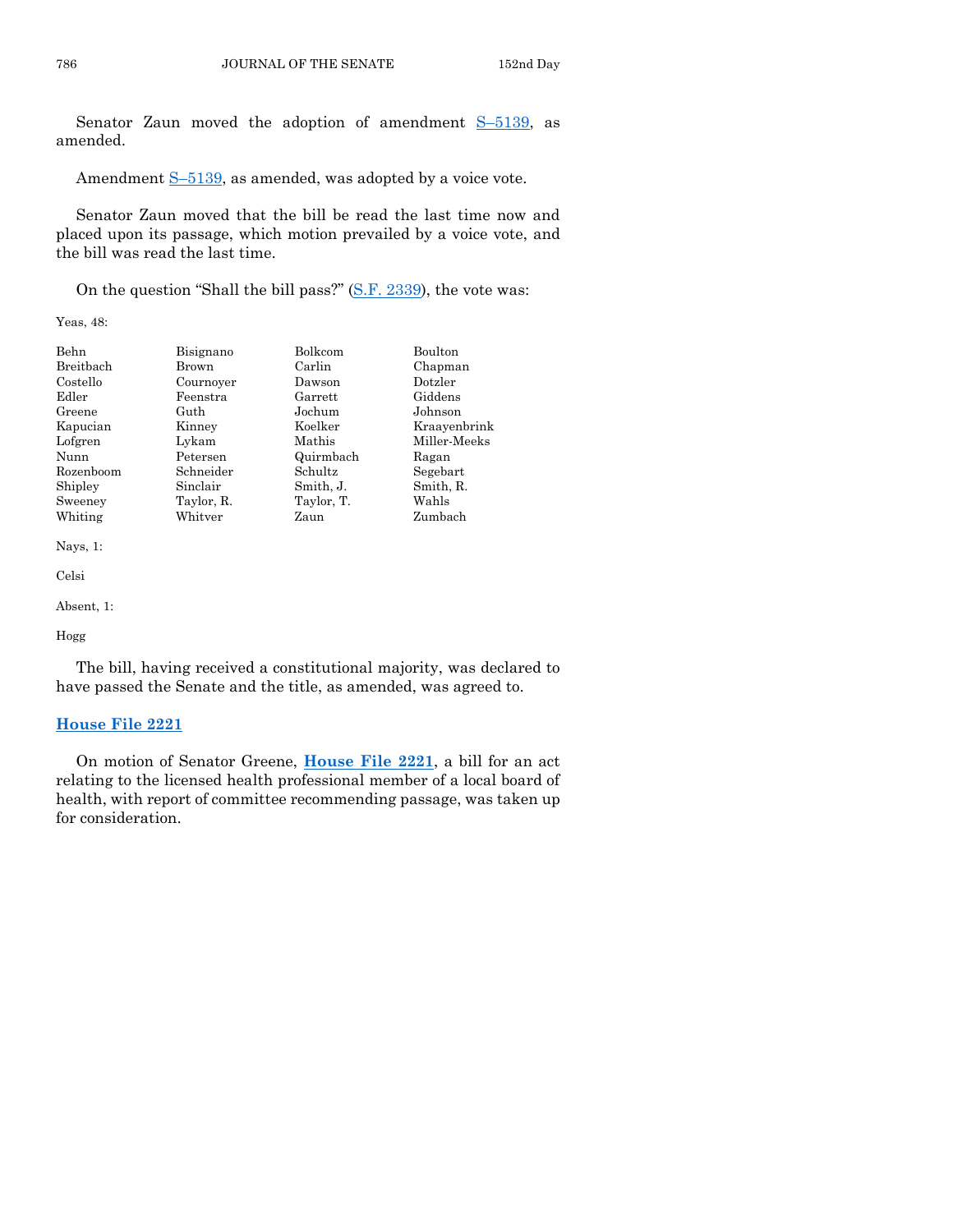On the question "Shall the bill pass?" [\(H.F. 2221\)](https://www.legis.iowa.gov/legislation/BillBook?ga=88&ba=HF2221), the vote was:

Yeas, 49:

| Behn             | Bisignano | <b>Bolkcom</b> | <b>Boulton</b> |
|------------------|-----------|----------------|----------------|
| <b>Breitbach</b> | Brown     | Carlin         | Celsi          |
| Chapman          | Costello  | Cournoyer      | Dawson         |
| Dotzler          | Edler     | Feenstra       | Garrett        |
| Giddens          | Greene    | Guth           | Jochum         |
| Johnson          | Kapucian  | Kinney         | Koelker        |
| Kraayenbrink     | Lofgren   | Lykam          | Mathis         |
| Miller-Meeks     | Nunn      | Petersen       | Quirmbach      |
| Ragan            | Rozenboom | Schneider      | Schultz        |
| Segebart         | Shipley   | Sinclair       | Smith, J.      |
| Smith, R.        | Sweeney   | Taylor, R.     | Taylor, T.     |
| Wahls            | Whiting   | Whitver        | Zaun           |
| Zumbach          |           |                |                |

Nays, none.

Absent, 1:

Hogg

The bill, having received a constitutional majority, was declared to have passed the Senate and the title was agreed to.

## IMMEDIATELY MESSAGED

Senator Whitver asked and received unanimous consent that **[Senate File 2339](https://www.legis.iowa.gov/legislation/BillBook?ga=88&ba=SF2339)** and **House Files 2221** and **2452** be **immediately messaged** to the House.

## RECESS

On motion of Senator Behn, the Senate recessed at 1:41 p.m. until 3:00 p.m.

## RECONVENED

The Senate reconvened at 4:39 p.m., President Schneider presiding.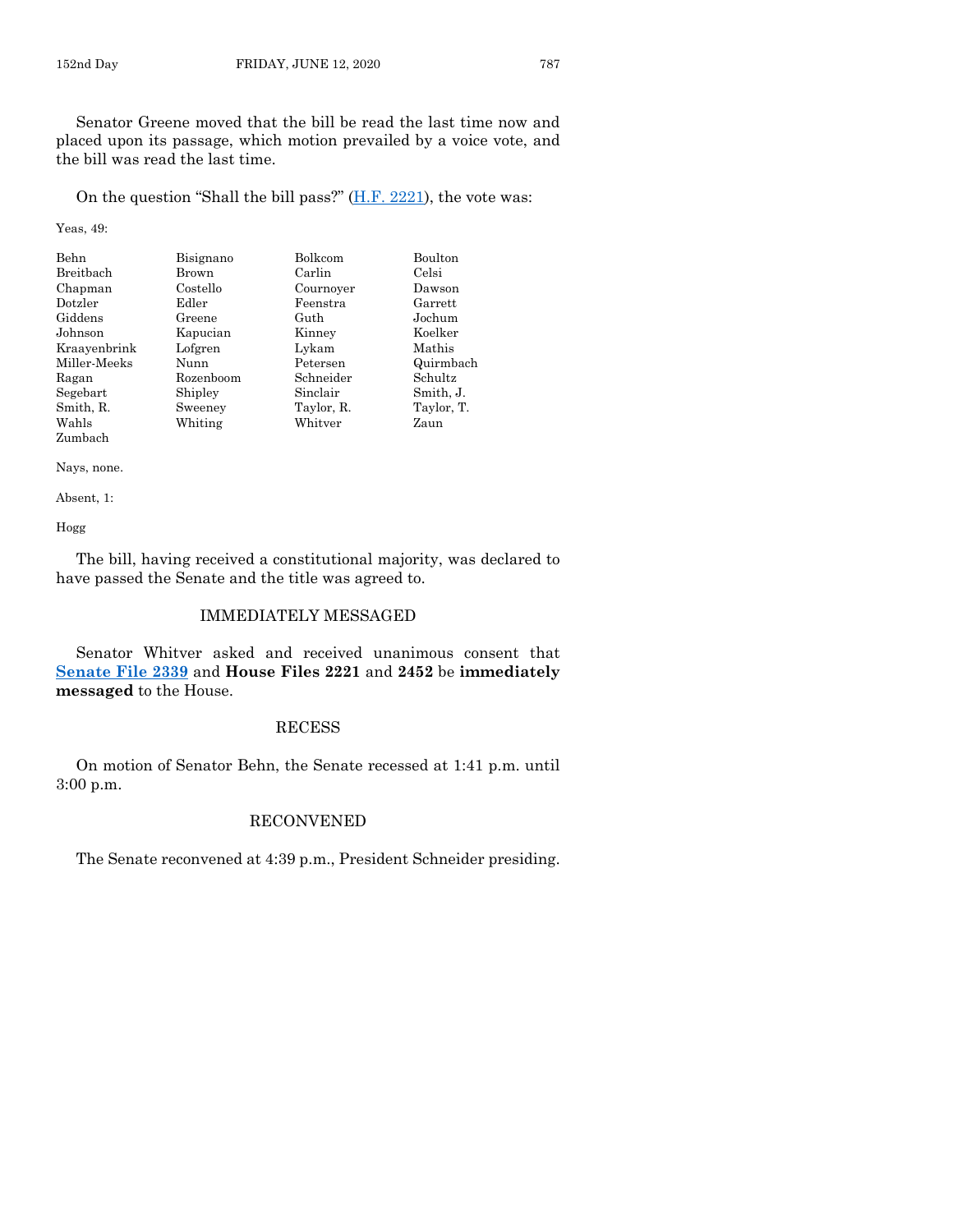## CONSIDERATION OF RESOLUTIONS (Regular Calendar)

## **[Senate Resolution 120](https://www.legis.iowa.gov/legislation/BillBook?ga=88&ba=SR120)**

Senator Whitver asked and received unanimous consent to take up the following resolution:

- 1 A Resolution honoring Senator Mark Segebart for his
- 2 years of service in the Iowa General Assembly.
- 3 WHEREAS, Mark Segebart was born and raised in
- 4 Crawford County, received a Bachelor of Science degree
- 5 in forestry from Iowa State University, and is a sixth
- 6 generation family farmer residing on a farm near Vail,
- 7 Iowa; and
- 8 WHEREAS, Senator Segebart is a community leader,
- 9 having served as a Crawford County supervisor for
- 10 16 years, serving as a member and past president of
- 11 the Crawford County Cattlemen's Association; the
- 12 Iowa Soybean Association; the Iowa Corn Growers
- 13 Association; the Crawford County Board of Health; the
- 14 Buena Vista, Crawford, and Sac County Early Childhood
- 15 Iowa Empowerment Board; the WESCO Industries Board of
- 16 Directors; and the Crawford County Early Childhood
- 17 Center Board; and
- 18 WHEREAS, Senator Segebart has served in the Iowa
- 19 Senate since 2013, representing District 6 which covers
- 20 Buena Vista, Sac, Carroll, and Audubon counties, and
- 21 portions of Crawford County; and
- 22 WHEREAS, during his Senate tenure, Senator Segebart
- 23 has served with the earnestness befitting the gravity
- 24 of the issues presented, tempered by an affable manner
- 25 and a dry sense of humor; and
- 26 WHEREAS, during his Senate tenure, Senator Segebart
- 27 served on the Agriculture, Appropriations, Human
- 28 Resources, Local Government, Natural Resources and

#### Page 2

- 1 Environment, and Veterans Affairs committees; the
- 2 Joint Appropriations Subcommittee on Health and Human
- 3 Services; and the Health Policy Oversight Committee of
- 4 the Legislative Council; and
- 5 WHEREAS, during his Senate tenure, Senator Segebart
- 6 has also served on various councils, committees, and
- 7 commissions including the Center for Rural Health and
- 8 Primary Care Advisory Committee, the State Child Care
- 9 Advisory Committee, the Council on Human Services,
- 10 the Governmental Public Health Advisory Council, the
- 11 Commission on Aging, the Medical Assistance Projections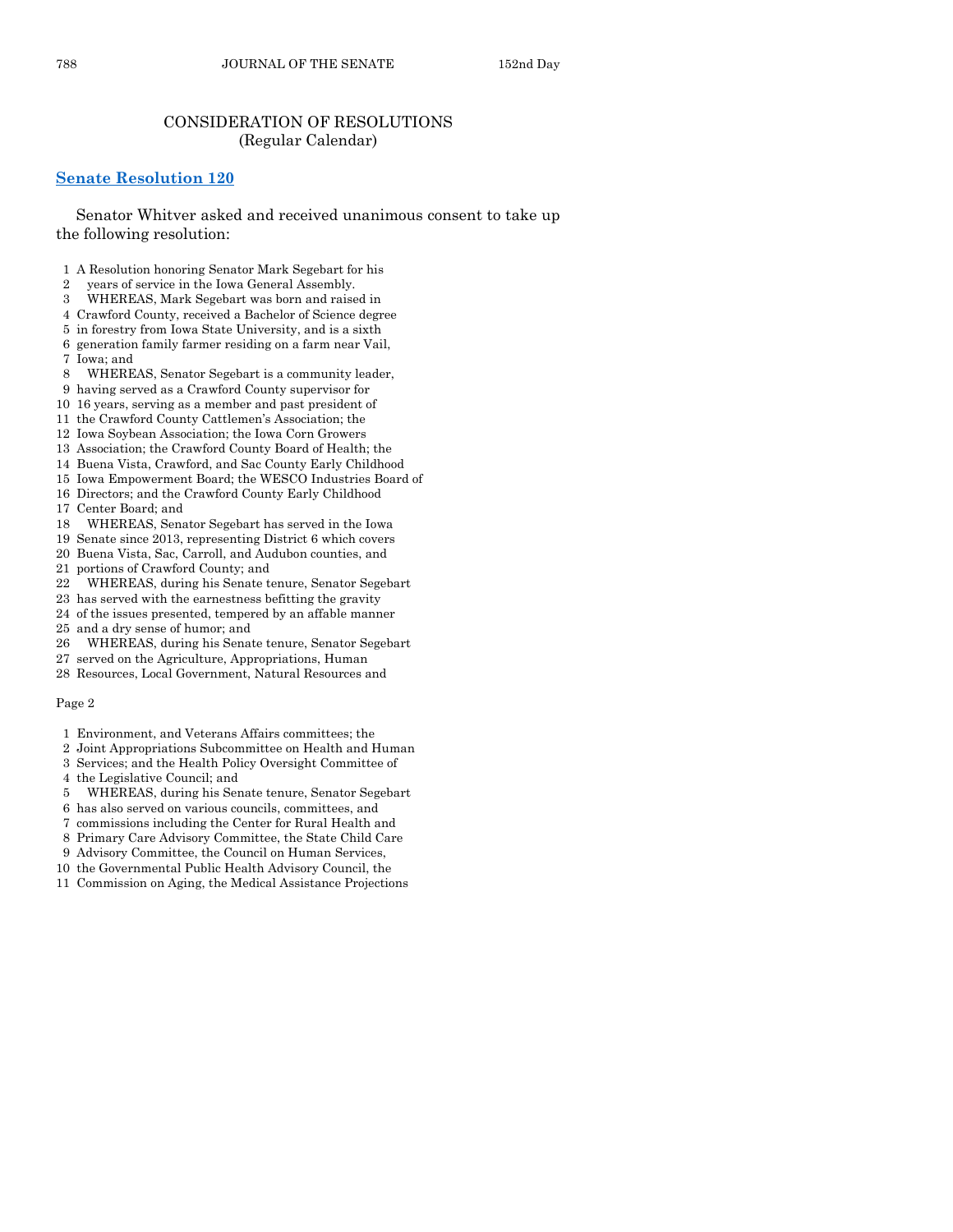- 12 and Assessment Council, the Integrated Health Care
- 13 Delivery Models and Multi-Payer Delivery Systems Study
- 14 Committee, the Mental Health and Disability Services
- 15 Redesign Fiscal Viability Study Committee, and the
- 16 Mental Health and Disability Services Funding Study
- 17 Committee; and
- 18 WHEREAS, Senator Segebart and his wife, Catherine,
- 19 also an advocate for children including throughout
- 20 her lifelong career as a public school teacher,
- 21 have been married for 46 years and are the proud
- 22 parents of two children, Martha and Alex, and of two
- 23 grandchildren; NOW THEREFORE,
- 24 BE IT RESOLVED BY THE SENATE, That the Senate honors
- 25 and thanks Senator Mark Segebart for his years of
- 26 public service to the Senate and the State of Iowa, and
- 27 wishes him and his family all the best in the years to
- 28 come.

The Senate rose and expressed its tribute to Senator Segebart.

Senator Schultz moved the adoption of [Senate Resolution 120,](https://www.legis.iowa.gov/legislation/BillBook?ga=88&ba=SR120) which motion prevailed by a voice vote.

Senator Segebart addressed the Senate with brief remarks.

## **[Senate Resolution 115](https://www.legis.iowa.gov/legislation/BillBook?ga=88&ba=SR115)**

Senator Whitver asked and received unanimous consent to take up the following resolution:

- 1 A Resolution honoring Senator Michael Breitbach for his
- 2 years of service in the Iowa General Assembly.
- 3 WHEREAS, Senator Michael Breitbach was born in
- 4 Manchester, Iowa, graduated from Loras College, and has
- 5 resided in Strawberry Point and served northeast Iowa
- 6 his entire adult life; and
- 7 WHEREAS, having a business background provided
- 8 Senator Breitbach with a broad understanding of matters
- 9 relating to running a business, including making
- 10 payroll, establishing a budget, and overcoming the many
- 11 challenges businesses face on a day-to-day basis which
- 12 Senator Breitbach later used to serve his constituents
- 13 and the people of Iowa; and
- 14 WHEREAS, Senator Breitbach has served his
- 15 constituents for many years, and has served as a board
- 16 member of the Clayton County Civil Service Commission,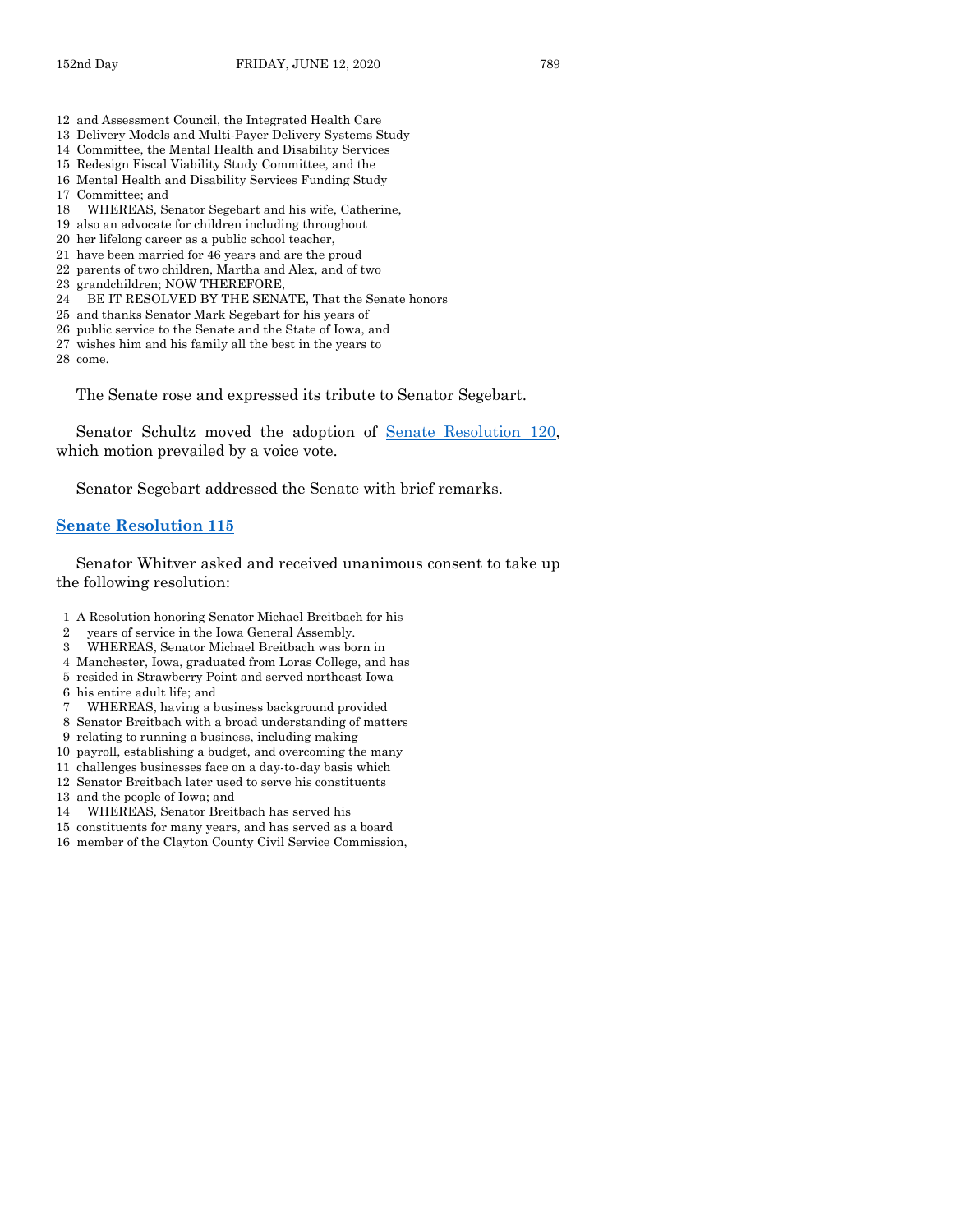- 17 Farmers Savings Bank, Strawberry Point Economic
- 18 Development Fund, Strawberry Homes, and Strawberry
- 19 Point Leisure Homes; and
- 20 WHEREAS, Senator Breitbach has been a proud member
- 21 of the Iowa Independent Insurance Association, the Iowa
- 22 Motor Truck Association, the Iowa Ready Mixed Concrete
- 23 Association, the Iowa Concrete Paving Association, the
- 24 Iowa Bankers Association, the Strawberry Point Lions
- 25 Club, the Core Curriculum Committee of the Starmont
- 26 Community School District, and an alumni member of
- 27 Leadership Iowa; and
- 28 WHEREAS, Senator Breitbach has served on a variety

#### Page 2

- 1 of legislative committees, including Appropriations
- 2 (Chairperson), Commerce (Vice-Chairperson),
- 3 Transportation (Vice-Chairperson), Labor and Business
- 4 Relations, Natural Resources and Environment,
- 5 Economic Growth, Ways and Means, and Local Government
- 6 standing committees, and the Economic Development and
- 7 Appropriations Subcommittee (Vice-Chairperson); and
- 8 WHEREAS, Senator Breitbach has also served on
- 9 other committees, boards, and commissions including
- 10 the Tax Expenditure and the Fiscal Committees of the
- 11 Legislative Council, the Public Retirement Systems
- 12 Committee, the Commission on Tobacco Use and Prevention
- 13 and Control, the Cannabidiol Implementation Study
- 14 Committee, and the Iowa Comprehensive Health Insurance
- 15 Association Board; and
- 16 WHEREAS, Senator Breitbach's career in the Senate
- 17 has been exemplified by his commitment to integrity and
- 18 public service; NOW THEREFORE,
- 19 BE IT RESOLVED BY THE SENATE, That the Senate honors
- 20 and thanks Senator Michael Breitbach for his years of
- 21 service in the Senate, and wishes him and his family
- 22 the very best in the years to come.

The Senate rose and expressed its tribute to Senator Breitbach.

Senator Zumbach moved the adoption of [Senate Resolution 115,](https://www.legis.iowa.gov/legislation/BillBook?ga=88&ba=SR115) which motion prevailed by a voice vote.

Senator Breitbach addressed the Senate with brief remarks.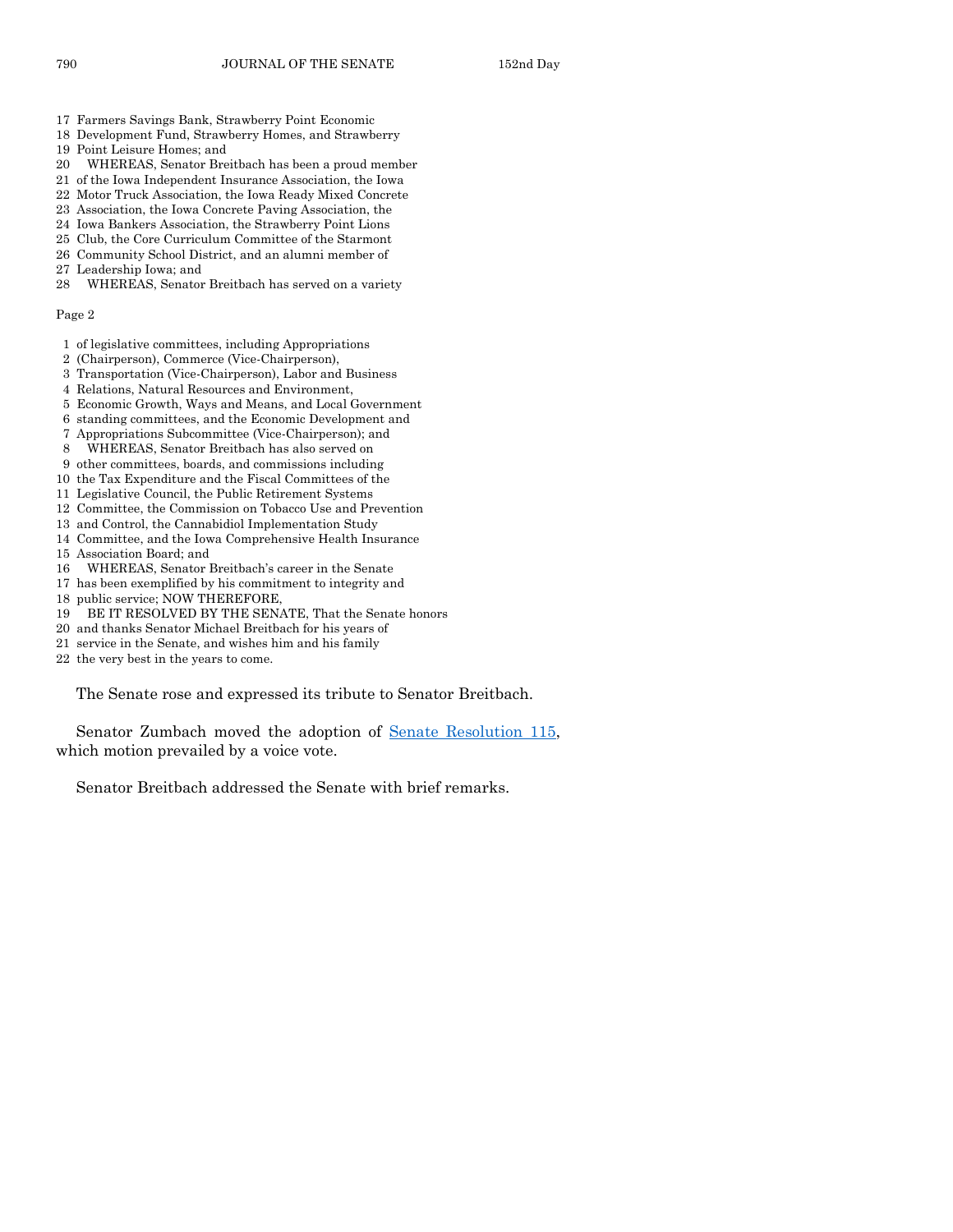## **[Senate Resolution 114](https://www.legis.iowa.gov/legislation/BillBook?ga=88&ba=SR114)**

Senator Whitver asked and received unanimous consent to take up the following resolution:

- 1 A Resolution honoring Senator Jerry Behn for his years
- 2 of service in the Iowa Senate.
- 3 WHEREAS, Senator Jerry Behn was born in Ames, Iowa,
- 4 was raised in Boone County, graduated from United
- 5 Community Schools, has farmed for almost 50 years, and
- 6 together with his wife Dennise has raised their family
- 7 of four children and seven grandchildren; and
- 8 WHEREAS, Senator Behn is a long-standing member of
- 9 the Iowa Association of Business and Industry, the Iowa
- 10 Farm Bureau, the Iowa Soybean Association, the National
- 11 Federation of Independent Business, and the National
- 12 Rifle Association; and
- 13 WHEREAS, after having served as a Boone County
- 14 supervisor; Senator Behn was first elected to the
- 15 Senate in 1996; and
- 16 WHEREAS, upon election in 1996 Senator Behn
- 17 represented Senate District 40, and beginning in 2003
- 18 Senator Behn has represented Senate District 24, which
- 19 now includes all or parts of Boone, Greene, Hamilton,
- 20 Story, and Webster counties; and
- 21 WHEREAS, during his legislative tenure of 24 years,
- 22 the voters of his Senate districts have elected Senator
- 23 Behn to six consecutive terms; and
- 24 WHEREAS, during his legislative tenure, Senator
- 25 Behn has served in a leadership capacity on a number
- 26 of committees, including the Committee on Agriculture
- 27 (Chairperson), the Committee on Commerce (Ranking
- 28 Member and Chairperson); the Committee on Environment

#### Page 2

- 1 and Energy Independence (Ranking Member), the Committee
- 2 on Ethics (Ranking Member, Vice Chairperson, and
- 3 Chairperson), the Committee on Local Government
- 4 (Chairperson), the Committee on Small Business and
- 5 Economic Development (Vice Chairperson), and the
- 6 Committee on Ways and Means (Vice Chairperson); and
- 7 WHEREAS, during his Senate tenure, Senator Behn
- 8 has held a number of leadership positions, including
- 9 as a member of the Legislative Council, including the
- 10 Administration Committee and the Service Committee; and
- 11 the Committee on Rules and Administration; and
- 12 WHEREAS, in 2005 Senator Behn was elected by the
- 13 Republican caucus as Assistant Republican Leader,
- 14 in 2011 he was elected by the Republican caucus as
- 15 Minority (Republican) Leader, and in 2017 and 2019 he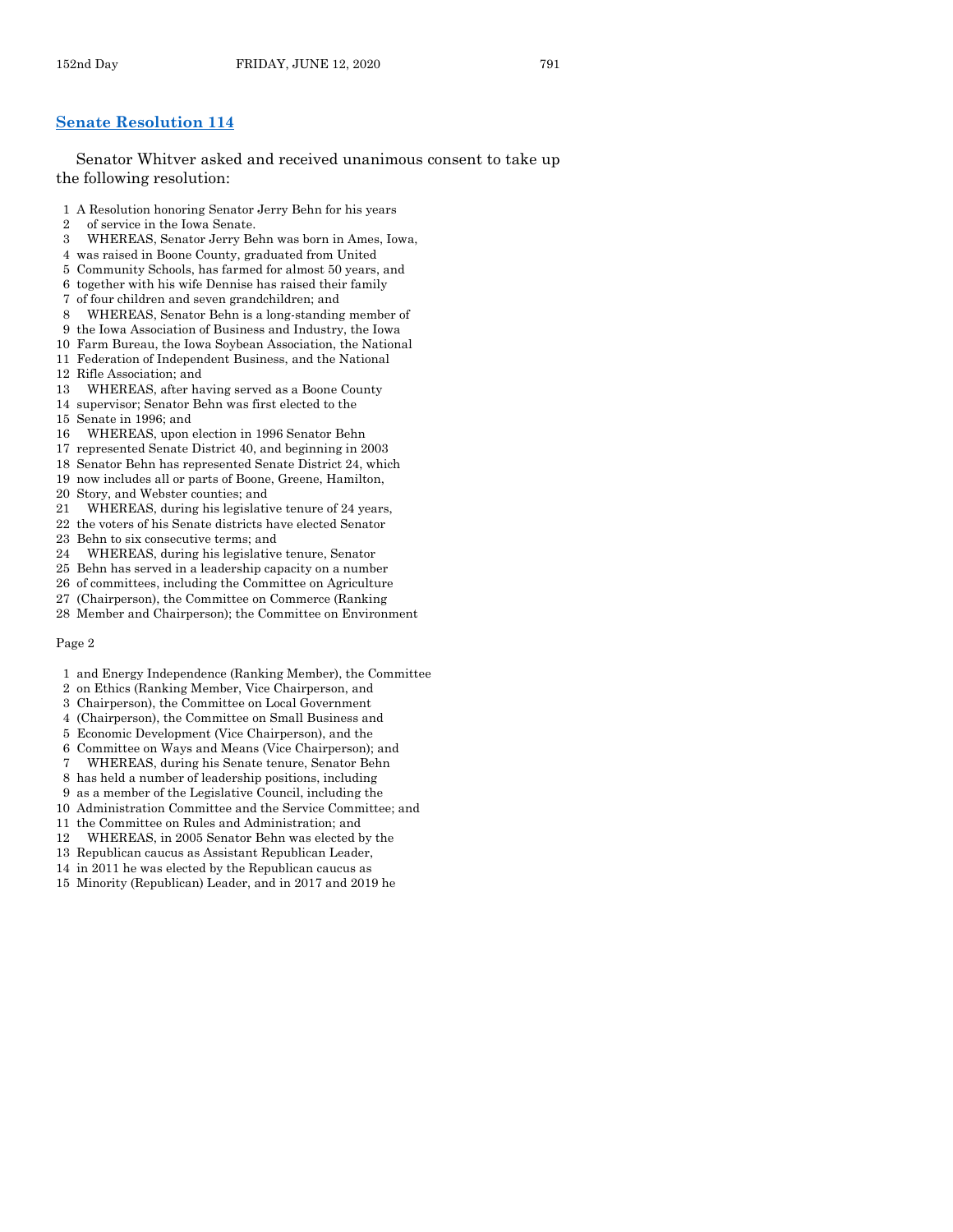- 16 was elected by the Senate as President Pro Tempore; and
- 17 WHEREAS, during his legislative service, Senator
- 18 Behn has earned wide respect for his integrity and
- 19 courtesy which extends to constituents, colleagues,
- 20 staff, lobbyists, and the press; and
- 21 WHEREAS, throughout his legislative service,
- 22 Senator Behn has been actively involved in matters
- 23 of government revenue and expenditures, tax policy, 24 and state budget practices, economic growth and job
- 25 creation, and the fundamental place of agriculture in
- 
- 26 this state; NOW THEREFORE,
- 27 BE IT RESOLVED BY THE SENATE, That the Senate
- 28 honors Senator Jerry Behn for his years of legislative
- 29 service, and wishes him and his wife Dennise many years
- 30 of happiness with their family.

The Senate rose and expressed its tribute to Senator Behn.

Senator Zaun moved the adoption of [Senate Resolution 114,](https://www.legis.iowa.gov/legislation/BillBook?ga=88&ba=SR114) which motion prevailed by a voice vote.

Senator Behn addressed the Senate with brief remarks.

## HOUSE MESSAGES RECEIVED AND CONSIDERED

The following messages were received from the Chief Clerk of the House:

MR. PRESIDENT: I am directed to inform your honorable body that the House has on June 12, 2020, **passed** the following bill in which the concurrence of the House was asked:

**[Senate File 526](https://www.legis.iowa.gov/legislation/BillBook?ga=88&ba=SF526)**, a bill for an act creating a blue alert program within the department of public safety for the apprehension of a person suspected of killing or seriously injuring a peace officer in the line of duty or due to safety concerns for a peace officer missing while on duty.

ALSO: That the House has on June 12, 2020, **concurred** in the Senate amendment and **passed** the following bills in which the concurrence of the House was asked:

**[House File 684](https://www.legis.iowa.gov/legislation/BillBook?ga=88&ba=HF684)**, a bill for an act providing limited immunity from certain criminal offenses and prohibiting certain disciplinary sanctions for persons under twenty-one years of age who report, seek, or require emergency assistance for alcohol overdoses, and modifying penalties.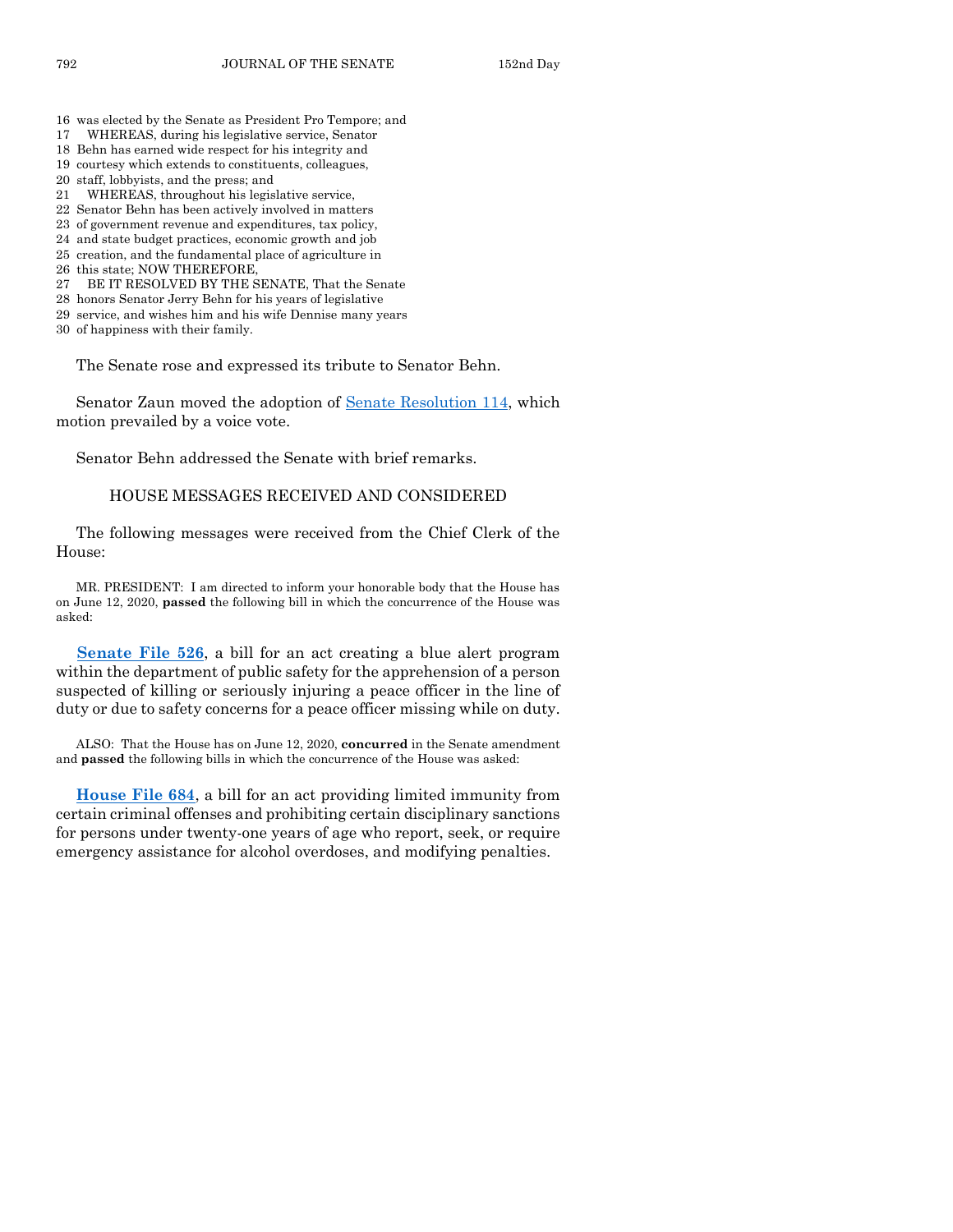**[House File 2365](https://www.legis.iowa.gov/legislation/BillBook?ga=88&ba=HF2365)**, a bill for an act relating to certain notifications issued by the department of workforce development concerning claims for unemployment benefits.

**[House File 2372](https://www.legis.iowa.gov/legislation/BillBook?ga=88&ba=HF2372)**, a bill for an act exempting certain farmers and hired help operating a special truck from the requirement to be licensed as a chauffeur.

**[House File 2629](https://www.legis.iowa.gov/legislation/BillBook?ga=88&ba=HF2629)**, a bill for an act relating to the future ready Iowa Act and other efforts to strengthen Iowa's workforce, including a child care challenge program for working Iowans, educational standards, work-based learning coordinators, and the senior year plus program, and including applicability provisions.

ALSO: That the House has on June 12, 2020, **amended** the Senate amendment, **concurred** in the Senate amendment **as amended**, and **passed** the following bill in which the concurrence of the Senate is asked:

**[House File 737](https://www.legis.iowa.gov/legislation/BillBook?ga=88&ba=HF737)**, a bill for an act relating to the regulation of persons involved with animals other than livestock and certain wild animals, providing for criminal offenses and court orders associated with animal mistreatment, and including penalties.  $(S-5148)$  $(S-5148)$ 

## CONSIDERATION OF RESOLUTION (Regular Calendar)

#### **[Senate Resolution 116](https://www.legis.iowa.gov/legislation/BillBook?ga=88&ba=SR116)**

Senator Whitver asked and received unanimous consent to take up the following resolution:

- 1 A Resolution honoring Senator Randy Feenstra for his
- 2 years of service in the Iowa General Assembly.
- 3 WHEREAS, Senator Randy Feenstra, born and raised in
- 4 Hull, Iowa, while being a devoted husband to Lynette,
- 5 and father to Taylor, Erika, Dawson, and Savannah,
- 6 has also been involved in public service at the local
- 7 level as a city administrator, county treasurer, and
- 8 emergency medical technician, and at the state level as
- 9 a state Senator for much of his adult life; and
- 10 WHEREAS, Senator Feenstra, who received his
- 11 Bachelor's Degree from Dordt College and a Master's
- 12 Degree in Public Administration from Iowa State
- 13 University, was first elected to the Senate in 2008,
- 14 and has served the citizens of Northwest Iowa for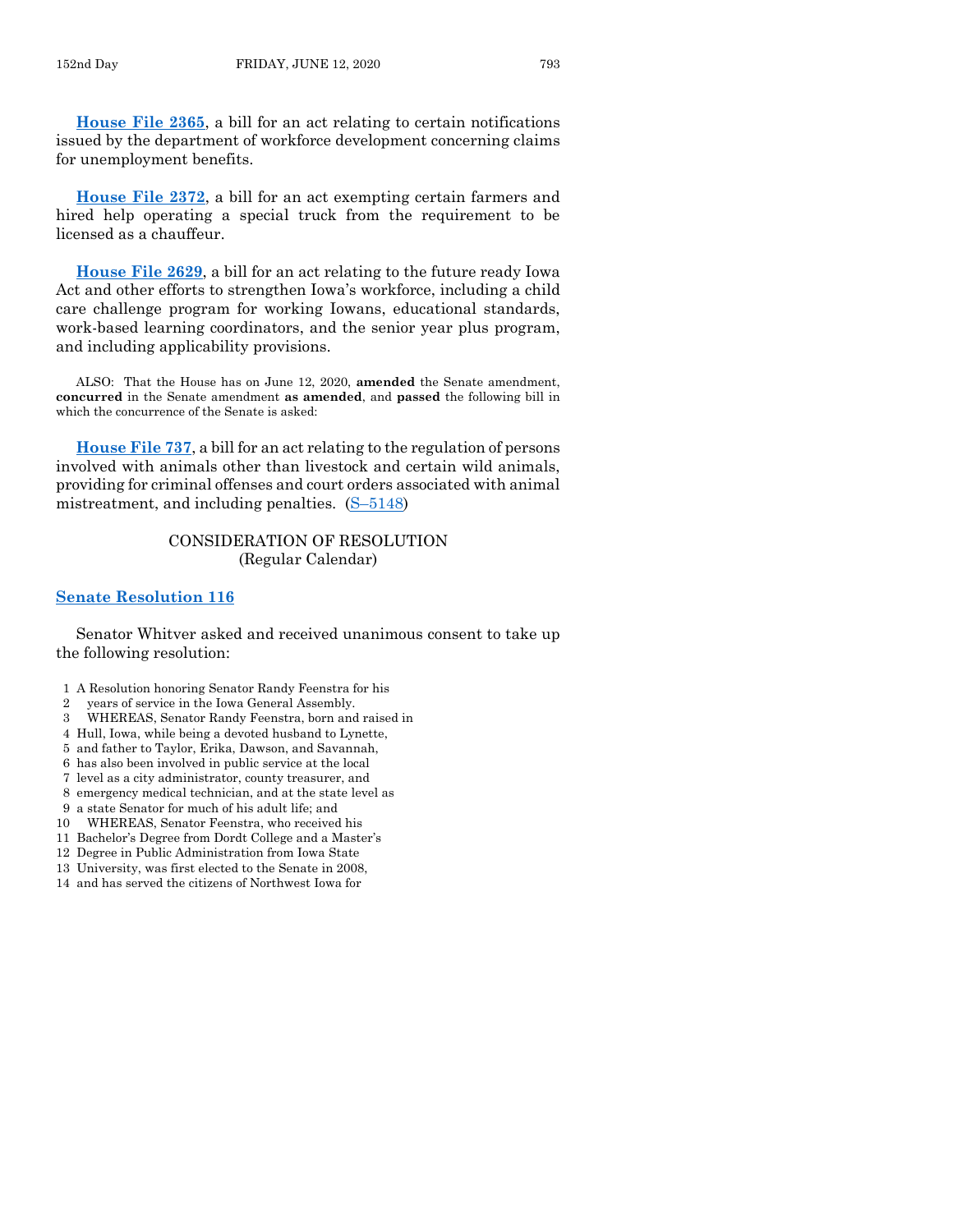- 15 three terms while also being a professor of business
- 16 administration at Dordt University; and
- 17 WHEREAS, Senator Feenstra has served on a wide
- 18 array of legislative committees, including serving as
- 19 Chairperson of the Senate Ways and Means Committee,
- 20 Co-chairperson of the Tax Expenditure Committee, and on
- 21 the Fiscal Committee of the General Assembly; and
- 22 WHEREAS, Senator Feenstra currently serves on the
- 23 Commerce, Rules and Administration, State Government,
- 24 and Ways and Means committees, and on the Capital
- 25 Projects Committee of the Legislative Council and the
- 26 Streamlined Sales and Use Tax Agreement Governing
- 27 Board; and
- 28 WHEREAS, Senator Feenstra has also served the people

Page 2

- 1 of Iowa on numerous boards and commissions in his
- 2 community, including college, hospital, civic, and
- 3 church boards; and
- 4 WHEREAS, Senator Feenstra has long championed the
- 5 voice of Iowa's taxpayers and advocated to strengthen
- 6 accountability to those taxpayers, as evidenced by
- 7 his efforts working for passage of income tax, sales
- 8 tax, and property tax reforms; passage of government
- 9 spending limitations and oversight; and passage of
- 10 legislation that empowers the taxpayers and businesses 11 of Iowa; and
- 12 WHEREAS, Senator Feenstra has been recognized with
- 13 the Iowa League of Cities Legislative Service Award in
- 14 2012, the Iowa State Community Leadership Award, and
- 15 was included in the Sioux City Journal's List of top
- 16 leaders in Western Iowa; and
- 17 WHEREAS, over the past 12 years Senator Feenstra has
- 18 faced many difficult issues with a compassionate heart
- 19 and critical eye that will greatly be missed; and
- 20 WHEREAS, Senator Feenstra will be remembered for
- 21 his tireless efforts on behalf of his constituents
- 22 in Sioux, Lyon, O'Brien, Plymouth, and Cherokee
- 23 counties; NOW THEREFORE,
- 24 BE IT RESOLVED BY THE SENATE, That the Senate honors
- 25 Senator Randy Feenstra for his years of public service
- 26 in the Iowa General Assembly and wishes him all the
- 27 best in the years to come.

The Senate rose and expressed its tribute to Senator Feenstra.

Senator R. Smith moved the adoption of [Senate Resolution 116,](https://www.legis.iowa.gov/legislation/BillBook?ga=88&ba=SR116) which motion prevailed by a voice vote.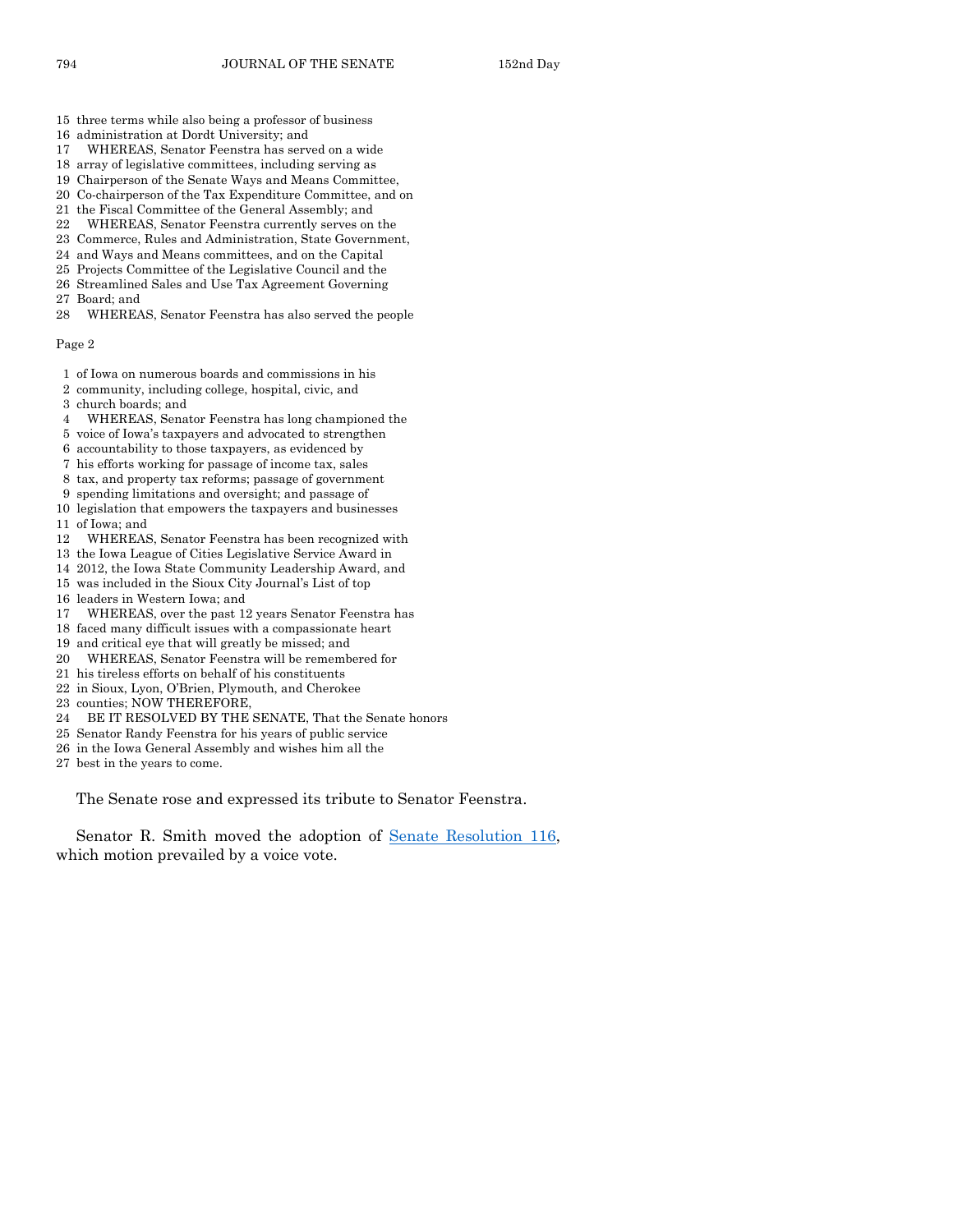Senator Feenstra addressed the Senate with brief remarks.

## HOUSE MESSAGE RECEIVED AND CONSIDERED

The following message was received from the Chief Clerk of the House:

MR. PRESIDENT: I am directed to inform your honorable body that the House has on June 11, 2020, **passed** the following bill in which the concurrence of the Senate is asked:

**[House File 2641](https://www.legis.iowa.gov/legislation/BillBook?ga=88&ba=HF2641)**, a bill for an act relating to state taxation and related laws of the state, including the administration by the department of revenue of certain tax credits and refunds, income taxes, moneys and credits taxes, sales and use taxes, partnership and passthrough entity audits, and by modifying provisions relating to the reinstatement of business entities, the assessment and valuation of property, the Iowa reinvestment Act, port authorities, and animals and food, and providing penalties, and including effective date and retroactive applicability provisions.

Read first time and attached to **similar [Senate File 2419](https://www.legis.iowa.gov/legislation/BillBook?ga=88&ba=SF2419)**.

## CONSIDERATION OF BILLS (Regular Calendar)

Senator Whitver asked and received unanimous consent to take up for consideration House Files 2540 and 2561.

#### **[House File 2540](https://www.legis.iowa.gov/legislation/BillBook?ga=88&ba=HF2540)**

On motion of Senator Johnson, **[House File 2540](https://www.legis.iowa.gov/legislation/BillBook?ga=88&ba=HF2540)**, a bill for an act establishing a charity beer, spirits, and wine event permit, with report of committee recommending amendment and passage, was taken up for consideration.

Senator Johnson offered amendment S–[5113,](https://www.legis.iowa.gov/legislation/BillBook?ga=88&ba=S5113) filed by the committee on State Government on June 9, 2020, striking and replacing everything after the enacting clause and amending the title page of the bill.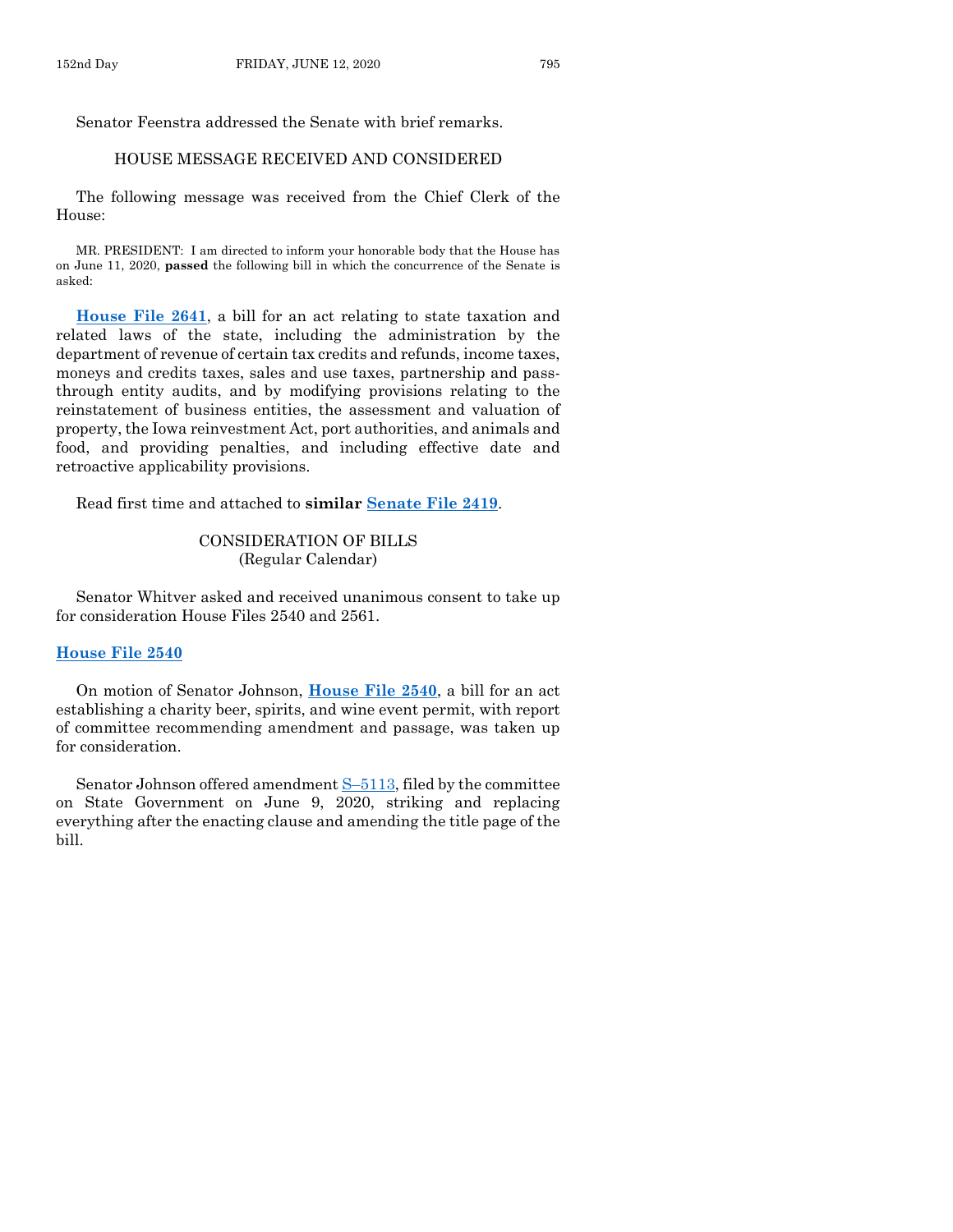Senator Johnson offered amendment S–[5145,](https://www.legis.iowa.gov/legislation/BillBook?ga=88&ba=S5145) filed by him from the floor to page 8 of amendment  $S-5113$ , and moved its adoption.

Amendment S-[5145](https://www.legis.iowa.gov/legislation/BillBook?ga=88&ba=S5145) to amendment S-[5113](https://www.legis.iowa.gov/legislation/BillBook?ga=88&ba=S5113) was adopted by a voice vote.

Senator Bisignano called for the following division of amendment [S](https://www.legis.iowa.gov/legislation/BillBook?ga=88&ba=S5113)– [5113,](https://www.legis.iowa.gov/legislation/BillBook?ga=88&ba=S5113) as amended:

Division S–[5113A](https://www.legis.iowa.gov/legislation/BillBook?ga=88&ba=S5113): Page 6, line 10 through Page 8, line 18; Division S–[5113B](https://www.legis.iowa.gov/legislation/BillBook?ga=88&ba=S5113): Page 1, line 3 through Page 6, line 9 and Page 8, lines 19–30.

Senator Johnson moved the adoption of division S-[5113A](https://www.legis.iowa.gov/legislation/BillBook?ga=88&ba=S5113).

A record roll call was requested.

On the question "Shall division  $S-5113A$  $S-5113A$  be adopted?" [\(H.F. 2540\)](https://www.legis.iowa.gov/legislation/BillBook?ga=88&ba=HF2540), the vote was:

Yeas, 27:

| Behn         | Breithach      | Brown          | Carlin     |
|--------------|----------------|----------------|------------|
| Chapman      | Cournoyer      | Dawson         | Edler      |
| Greene       | Johnson        | Kapucian       | Koelker    |
| Kraayenbrink | Lofgren        | Miller Meeks   | Nunn       |
| Schneider    | Schultz        | Segebart       | Shipley    |
| Sinclair     | Smith, R.      | Sweeney        | Whiting    |
| Whitver      | Zaun           | Zumbach        |            |
| Nays, 21:    |                |                |            |
| Bisignano    | <b>Bolkcom</b> | <b>Boulton</b> | Celsi      |
| Costello     | Dotzler        | Garrett        | Giddens    |
| Guth         | Jochum         | Kinney         | Lykam      |
| Mathis       | Petersen       | Quirmbach      | Ragan      |
| Rozenboom    | Smith, J.      | Taylor, R.     | Taylor, T. |
| Wahls        |                |                |            |
|              |                |                |            |

Absent, 2:

Feenstra Hogg

Division S-[5113A](https://www.legis.iowa.gov/legislation/BillBook?ga=88&ba=S5113) was adopted.

Senator Johnson moved the adoption of division S–[5113B](https://www.legis.iowa.gov/legislation/BillBook?ga=88&ba=S5113).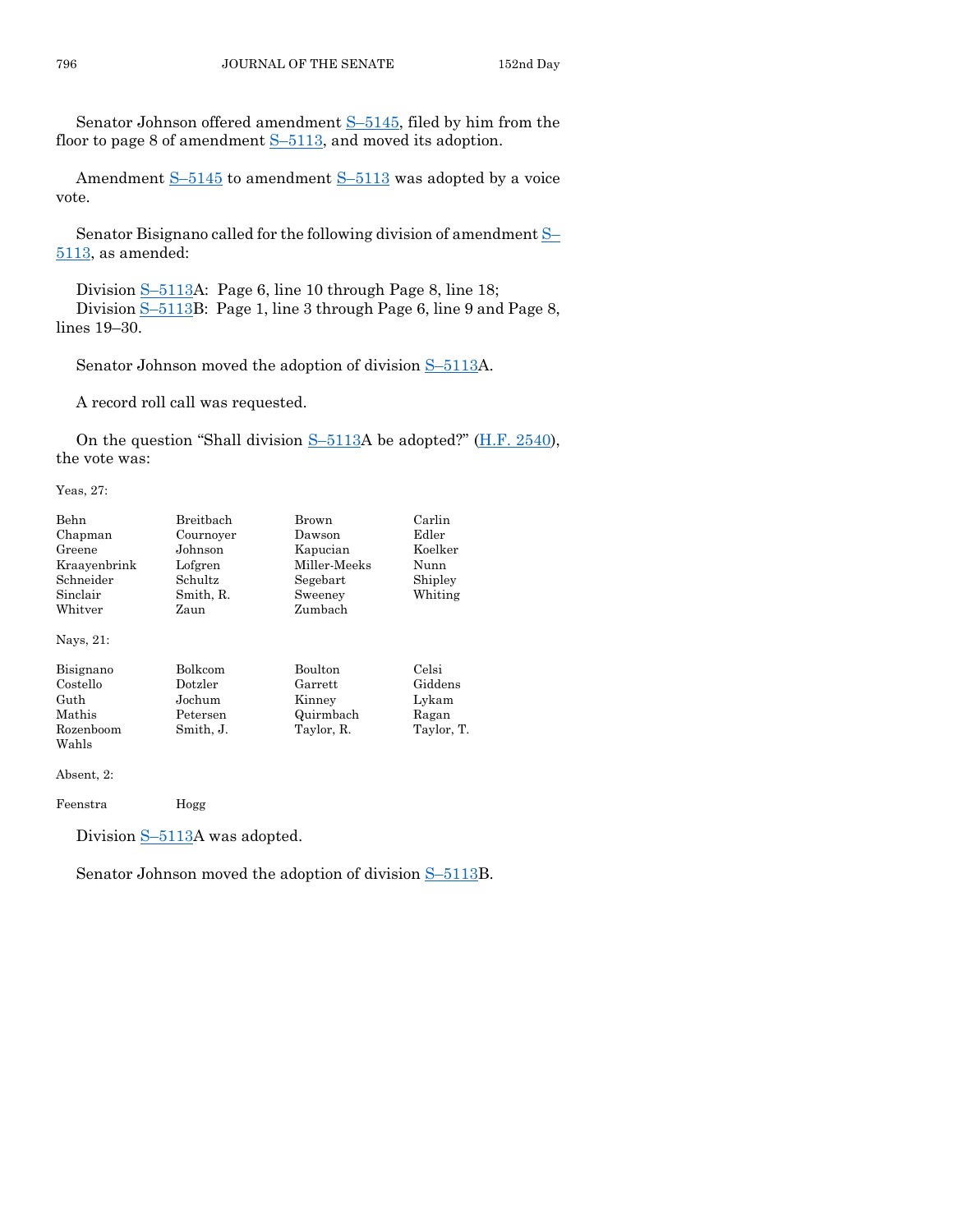Division S–[5113B](https://www.legis.iowa.gov/legislation/BillBook?ga=88&ba=S5113) was adopted by a voice vote.

Senator Johnson moved that the bill be read the last time now and placed upon its passage, which motion prevailed by a voice vote, and the bill was read the last time.

On the question "Shall the bill pass?" [\(H.F. 2540\)](https://www.legis.iowa.gov/legislation/BillBook?ga=88&ba=HF2540), the vote was:

Yeas, 44:

| Behn       | Bisignano    | Bolkcom    | Boulton   |
|------------|--------------|------------|-----------|
| Breitbach  | Brown        | Carlin     | Celsi     |
| Chapman    | Cournover    | Dawson     | Dotzler   |
| Edler      | Garrett      | Giddens    | Greene    |
| Jochum     | Johnson      | Kapucian   | Kinney    |
| Koelker    | Kraavenbrink | Lofgren    | Lykam     |
| Mathis     | Miller-Meeks | Nunn       | Petersen  |
| Ragan      | Schneider    | Schultz    | Segebart  |
| Shipley    | Sinclair     | Smith, J.  | Smith, R. |
| Sweeney    | Taylor, R.   | Taylor, T. | Wahls     |
| Whiting    | Whitver      | Zaun       | Zumbach   |
| Nays, 4:   |              |            |           |
| Costello   | Guth         | Quirmbach  | Rozenboom |
| Absent, 2: |              |            |           |
| Feenstra   | Hogg         |            |           |

The bill, having received a constitutional majority, was declared to have passed the Senate and the title, as amended, was agreed to.

#### **[House File 2561](https://www.legis.iowa.gov/legislation/BillBook?ga=88&ba=HF2561)**

On motion of Senator Segebart, **[House File 2561](https://www.legis.iowa.gov/legislation/BillBook?ga=88&ba=HF2561)**, a bill for an act relating to protections for certain potential recipients of anatomical gifts, with report of committee recommending passage, was taken up for consideration.

Senator Segebart moved that the bill be read the last time now and placed upon its passage, which motion prevailed by a voice vote, and the bill was read the last time.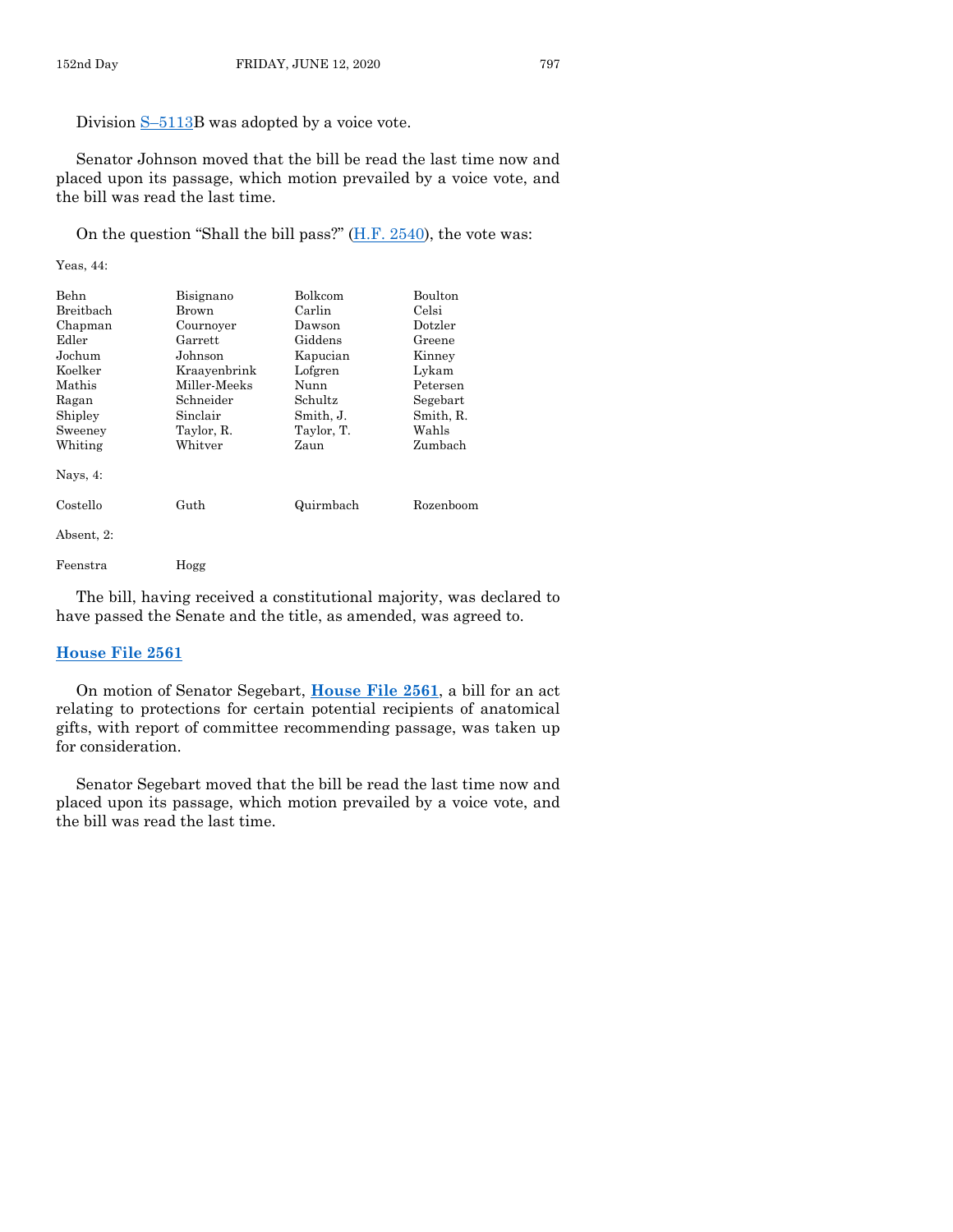## On the question "Shall the bill pass?" [\(H.F. 2561\)](https://www.legis.iowa.gov/legislation/BillBook?ga=88&ba=HF2561), the vote was:

Yeas, 48:

| <b>Behn</b> | Bisignano  | Bolkcom    | Boulton      |
|-------------|------------|------------|--------------|
| Breitbach   | Brown      | Carlin     | Celsi        |
| Chapman     | Costello   | Cournover  | Dawson       |
| Dotzler     | Edler      | Garrett    | Giddens      |
| Greene      | Guth       | Jochum     | Johnson      |
| Kapucian    | Kinney     | Koelker    | Kraayenbrink |
| Lofgren     | Lykam      | Mathis     | Miller-Meeks |
| Nunn        | Petersen   | Quirmbach  | Ragan        |
| Rozenboom   | Schneider  | Schultz    | Segebart     |
| Shipley     | Sinclair   | Smith, J.  | Smith, R.    |
| Sweeney     | Taylor, R. | Taylor, T. | Wahls        |
| Whiting     | Whitver    | Zaun       | Zumbach      |

Nays, none.

Absent, 2:

Feenstra Hogg

The bill, having received a constitutional majority, was declared to have passed the Senate and the title was agreed to.

## IMMEDIATELY MESSAGED

Senator Whitver asked and received unanimous consent that **House Files 2540** and **2561** be **immediately messaged** to the House.

## ADJOURNMENT

On motion of Senator Whitver, the Senate adjourned at 7:47 p.m. until 9:00 a.m., Saturday, June 13, 2020.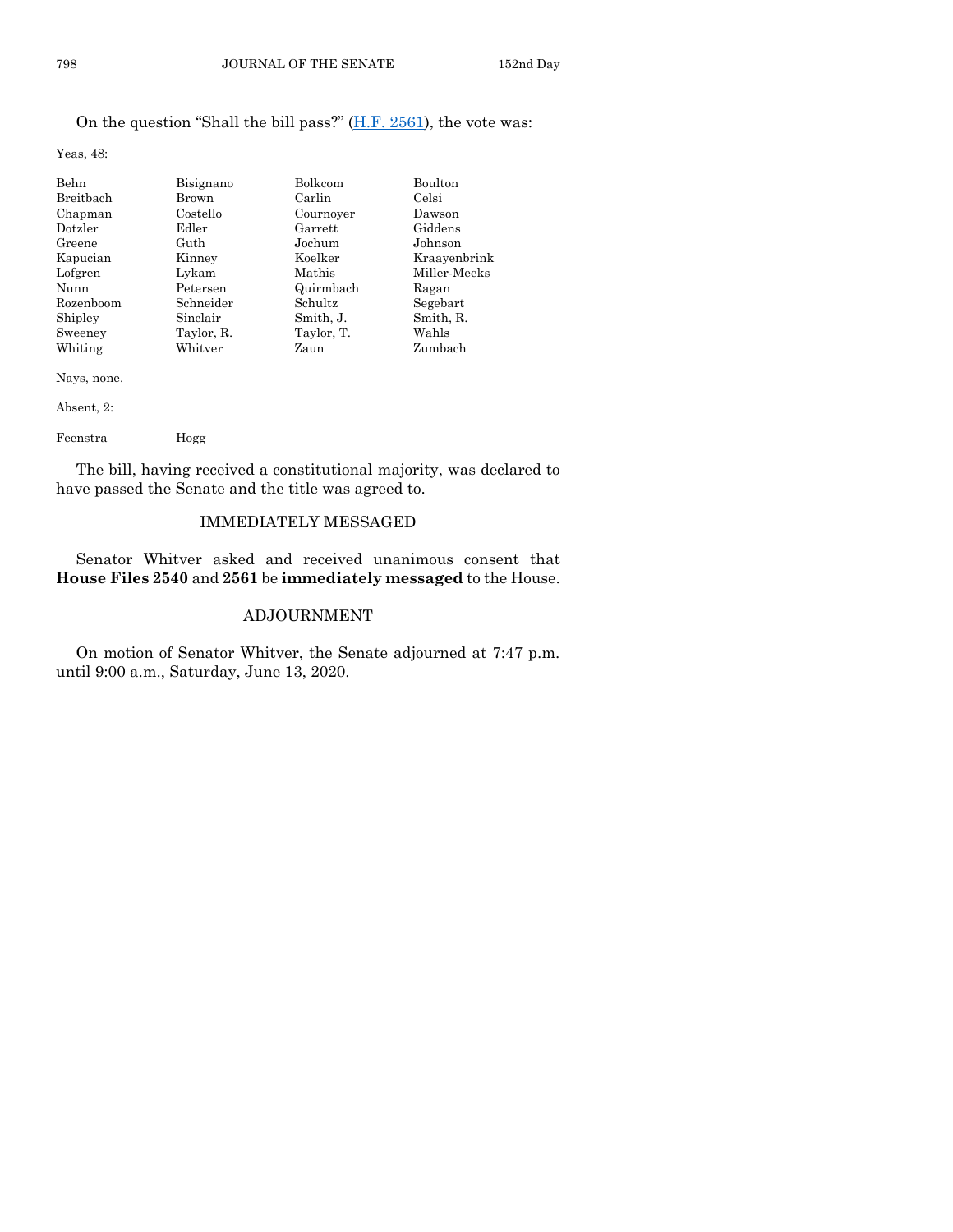## **APPENDIX**

## COMMUNICATIONS RECEIVED

The following communications were received in the office of the Secretary of the Senate and placed on file in the Legislative Services Agency:

#### DEPARTMENT OF HUMAN SERVICES

Preferred Drug List Program Report, pursuant to Iowa Code section 249A.20A. Report received on June 12, 2020.

[Senate File 2144](https://www.legis.iowa.gov/legislation/BillBook?ga=88&ba=SF2144)—Glenwood Resource Center, pursuant to 2020 Iowa Acts[, SF 2144,](https://www.legis.iowa.gov/legislation/BillBook?ga=88&ba=SF2144) Chapter 1001. Report received on June 12, 2020.

## CERTIFICATES OF RECOGNITION

The Secretary of the Senate issued the following certificates of recognition:

William Brown, Altoona—For reaching the rank of Eagle Scout, Troop #63. Senator Nunn.

Detective Todd Cheney, ICPD—For earning the Law Enforcement in Victims Services Award. Senator Sinclair.

Detective Jennifer Clarahan, ICPD—For earning the Law Enforcement in Victims Services Award. Senator Sinclair.

Detective Hanna Dvorak, Coralville Police Department—For earning the Law Enforcement in Victims Services Award. Senator Sinclair.

Detective David Gonzalez, ICPD Team Leader—For earning the Law Enforcement in Victims Services Award. Senator Sinclair.

Special Agent Casey Maxted, FBI—For earning the Law Enforcement in Victims Services Award. Senator Sinclair.

Detective Andrew Rich, ICPD—For earning the Law Enforcement in Victims Services Award. Senator Sinclair.

Detective Katrina Rudish, Johnson County Sheriff's Office—For earning the Law Enforcement in Victims Services Award. Senator Sinclair.

Ken Sagar, Des Moines—Upon his retirement as Iowa AFL-CIO President (2008–2020). Senator Boulton.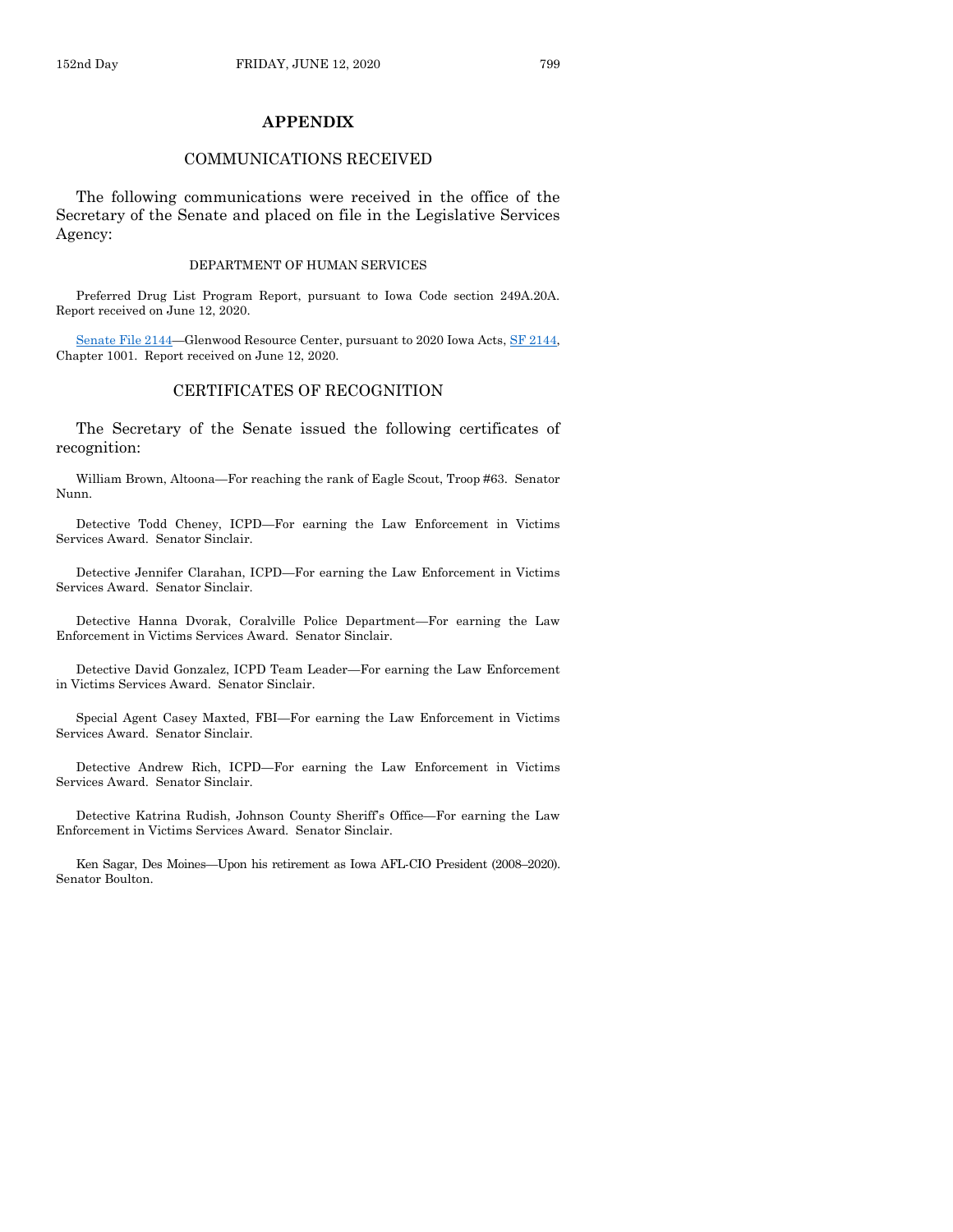Agent Jagat Sandhu, IDCI—For earning the Law Enforcement in Victims Services Award. Senator Sinclair.

Detective Michael Smithey, ICPD—For earning the Law Enforcement in Victims Services Award. Senator Sinclair.

## REPORT OF COMMITTEE MEETING

#### **WAYS AND MEANS**

**Convened:** Friday, June 12, 2020, 2:45 p.m.

**Members Present:** Chapman, Chair; Dawson, Vice Chair; Jochum, Ranking Member; Behn, Bolkcom, Brown, Carlin, Dotzler, Edler, Feenstra, Giddens, Nunn, Quirmbach, Schultz, R. Smith, Sweeney, and Wahls.

**Members Absent:** None.

**Committee Business:** [SSB 3202.](https://www.legis.iowa.gov/legislation/BillBook?ga=88&ba=SSB3202)

**Adjourned:** 2:55 p.m.

## INTRODUCTION OF RESOLUTIONS

[Senate Resolution 114](https://www.legis.iowa.gov/legislation/BillBook?ga=88&ba=SR114), by committee on Rules and Administration, a resolution for honoring Senator Jerry Behn for his years of service in the Iowa Senate.

Read first time under Rule 28 and **placed on calendar**.

[Senate Resolution 115](https://www.legis.iowa.gov/legislation/BillBook?ga=88&ba=SR115), by committee on Rules and Administration, a resolution for honoring Senator Michael Breitbach for his years of service in the Iowa General Assembly.

## Read first time under Rule 28 and **placed on calendar**.

**[Senate Resolution 116](https://www.legis.iowa.gov/legislation/BillBook?ga=88&ba=SR116)**, by committee on Rules and Administration, a resolution for honoring Senator Randy Feenstra for his years of service in the Iowa General Assembly.

Read first time under Rule 28 and **placed on calendar**.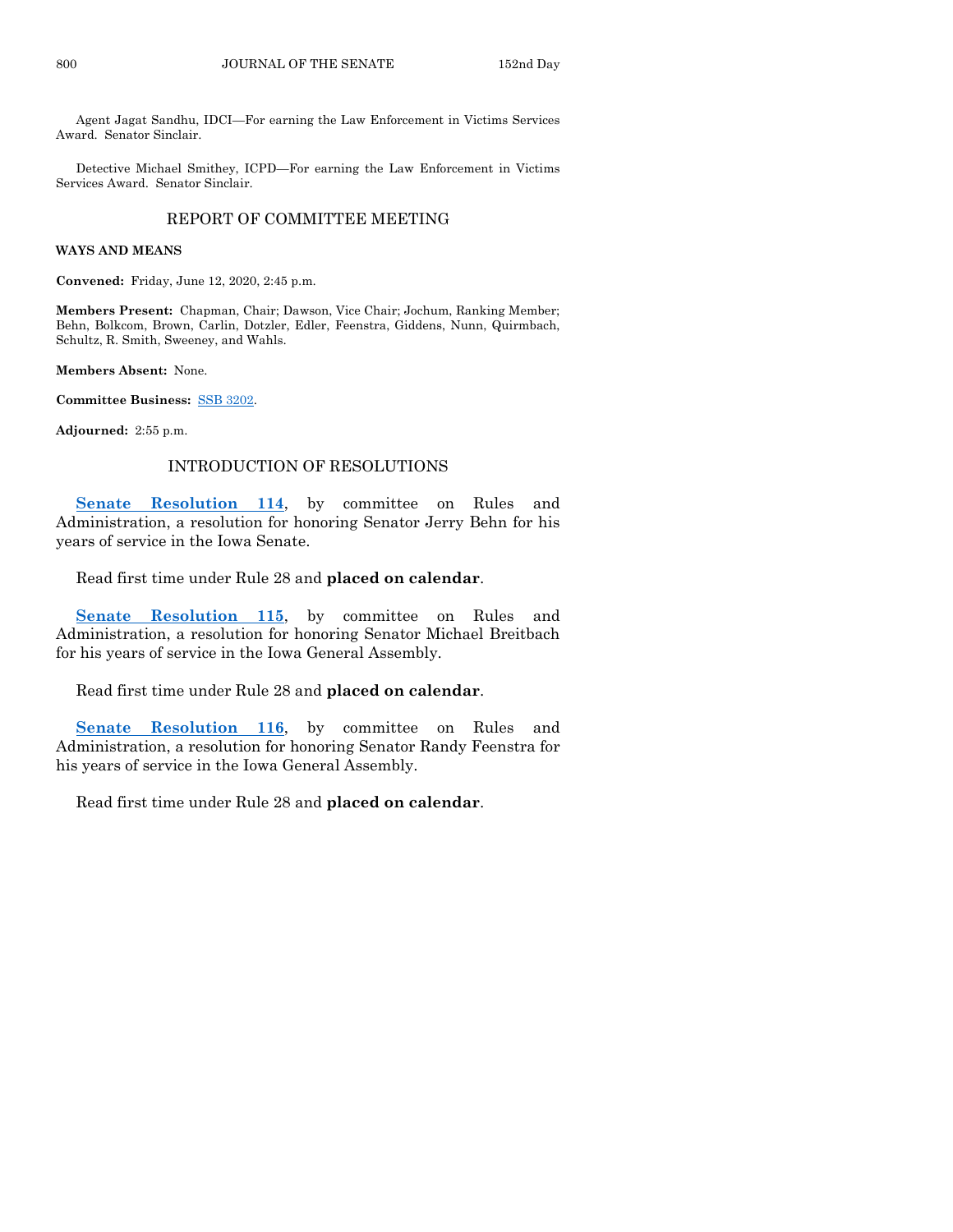[Senate Resolution 117](https://www.legis.iowa.gov/legislation/BillBook?ga=88&ba=SR117), by committee on Rules and Administration, a resolution for honoring Senator Thomas A. Greene for his service in the Iowa Senate.

Read first time under Rule 28 and **placed on calendar**.

**[Senate Resolution 118](https://www.legis.iowa.gov/legislation/BillBook?ga=88&ba=SR118)**, by committee on Rules and Administration, a resolution for honoring Senator Tim Kapucian for his years of service in the Iowa Senate.

Read first time under Rule 28 and **placed on calendar**.

**[Senate Resolution 119](https://www.legis.iowa.gov/legislation/BillBook?ga=88&ba=SR119)**, by committee on Rules and Administration, a resolution for honoring Senator Charles Schneider for his service in the Iowa Senate.

Read first time under Rule 28 and **placed on calendar**.

**[Senate Resolution 120](https://www.legis.iowa.gov/legislation/BillBook?ga=88&ba=SR120)**, by committee on Rules and Administration, a resolution for honoring Senator Mark Segebart for his years of service in the Iowa General Assembly.

Read first time under Rule 28 and **placed on calendar**.

## INTRODUCTION OF BILL

**[Senate File 2419](https://www.legis.iowa.gov/legislation/BillBook?ga=88&ba=SF2419)**, by committee on Ways and Means, a bill for an act relating to state and local taxation and regulation, the Iowa reinvestment Act, innovation fund, hunting and fees, and providing for properly related matters, and including effective date and retroactive applicability provisions.

Read first time under Rule 28 and **placed on Ways and Means calendar**.

## FINAL COMMITTEE REPORT OF BILL ACTION

#### **WAYS AND MEANS**

**Bill Title:** [SENATE FILE 2419](https://www.legis.iowa.gov/legislation/BillBook?ga=88&ba=SF2419) [\(SSB 3202\)](https://www.legis.iowa.gov/legislation/BillBook?ga=88&ba=SSB3202), a bill for an act relating to state and local taxation and regulation, the Iowa reinvestment Act, innovation fund, hunting and fees, and providing for properly related matters, and including effective date and retroactive applicability provisions.